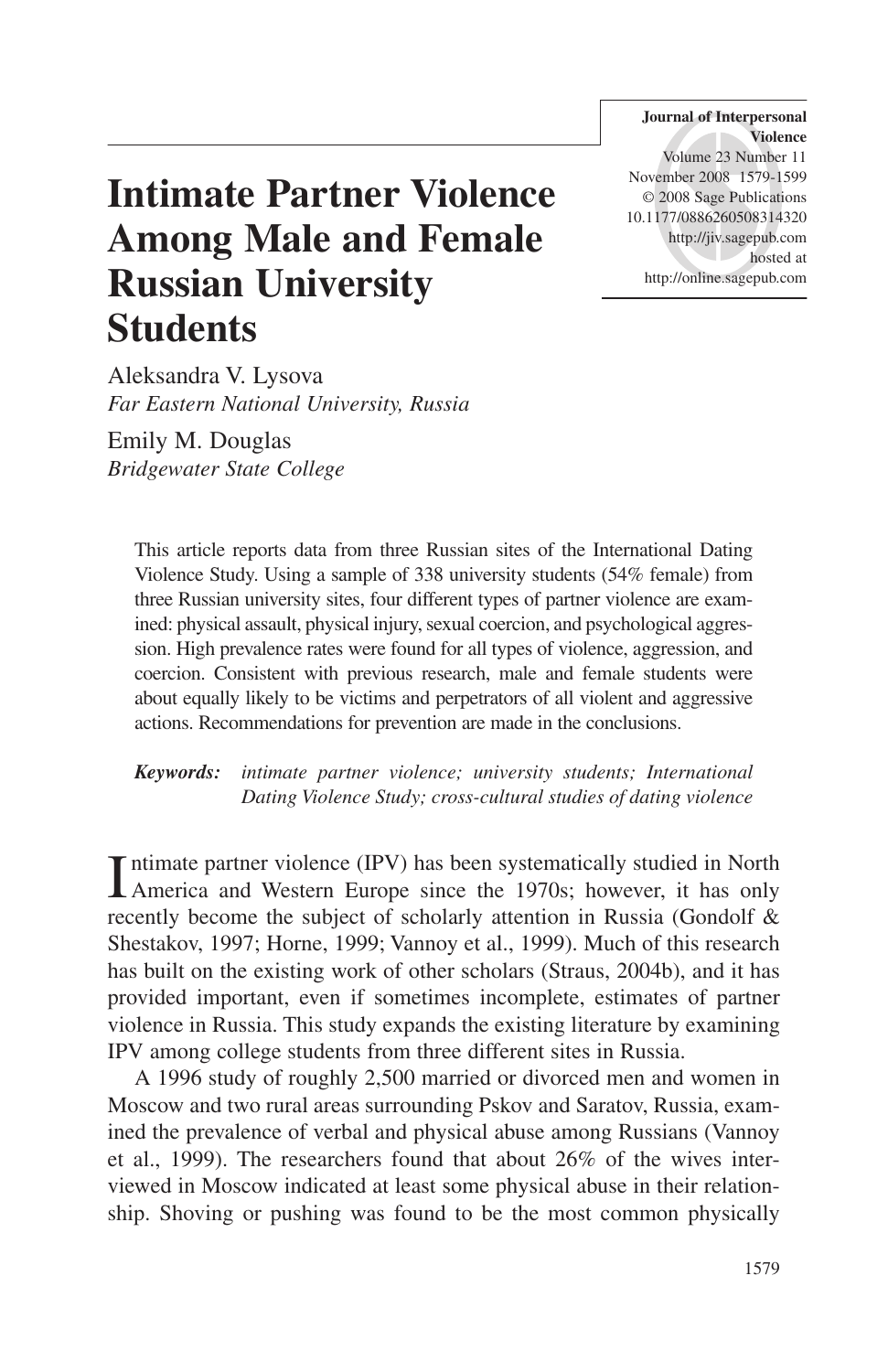violent behavior for both men and women. When questioned who initiated the most recent physical aggression, equal numbers of married men and women (6.9%) reported being responsible for the initiation of the conflict. With regard to verbal aggression, 61% of the married women responded that they initiated the verbal argument, compared with 29% who said their husbands began the verbal conflict.

A study by Gorshkov and Tikhonova (2002) examined the rate of violent victimization among 1,406 women in 12 economical regions of Russia. Among the 13.4% of women who reported to be victims of any of three types of violence measured—including street violence, family violence, and legal intervention violence—4.3% reported to be victims of family violence. Although most of the women in the study were relatively young, the researchers found that older female respondents were subjected to more family violence than younger women.

The research on IPV in Russia indicates that the rates of victimization are fairly significant. The current findings on IPV victimization in Russia appear to be meaningful enough to constitute a real social problem in Russia. Furthermore, at least one set of researchers (Gondolf & Shestakov, 1997) suggests that the rates of violence in Russia between intimate partners is likely to be underestimated and may be higher than rates in the United States or the countries of Western Europe. They base this assumption on the high levels of normative violence and social disorganization in Russia, in addition to the high level of female murder victims. Much less attention has been paid to individual-level variables in the prediction of IPV. The associations between IPV and alcohol use in Russia may be very important. In Russia, rates of alcohol consumption are among the highest in the world (15 liters of alcohol per person per year), and the already high level of alcohol use increased dramatically after the breakup of the Soviet Union (Nemtsov, 2006). In addition, Russian women are consuming alcohol at rates that are becoming comparable with the rates of consumption for Russian men, especially among younger generations.

**Authors' Note:** Data from three cites in Russia were collected by Aleksandra V. Lysova in Vladivostok, K. Limanskaya in St. Petersburg, and S. Saklakova in Barnaul. The work has been supported by the Far Eastern National University (Vladivostok, Russia), the Fulbright program in Russia, and the University of New Hampshire in the United States. It is a pleasure to express appreciation to the members of the Family Research Laboratory at the University of New Hampshire and to Murray Straus for inspiration, valuable comments, and suggestions. Correspondence concerning this article should be addressed to Aleksandra V. Lysova, Vladivostok, Primorye Region, Okeansky Prospect, Bldg. 76/A, Apt. 15, Russia, 690002; e-mail: alysova@ psyco.dvgu.ru.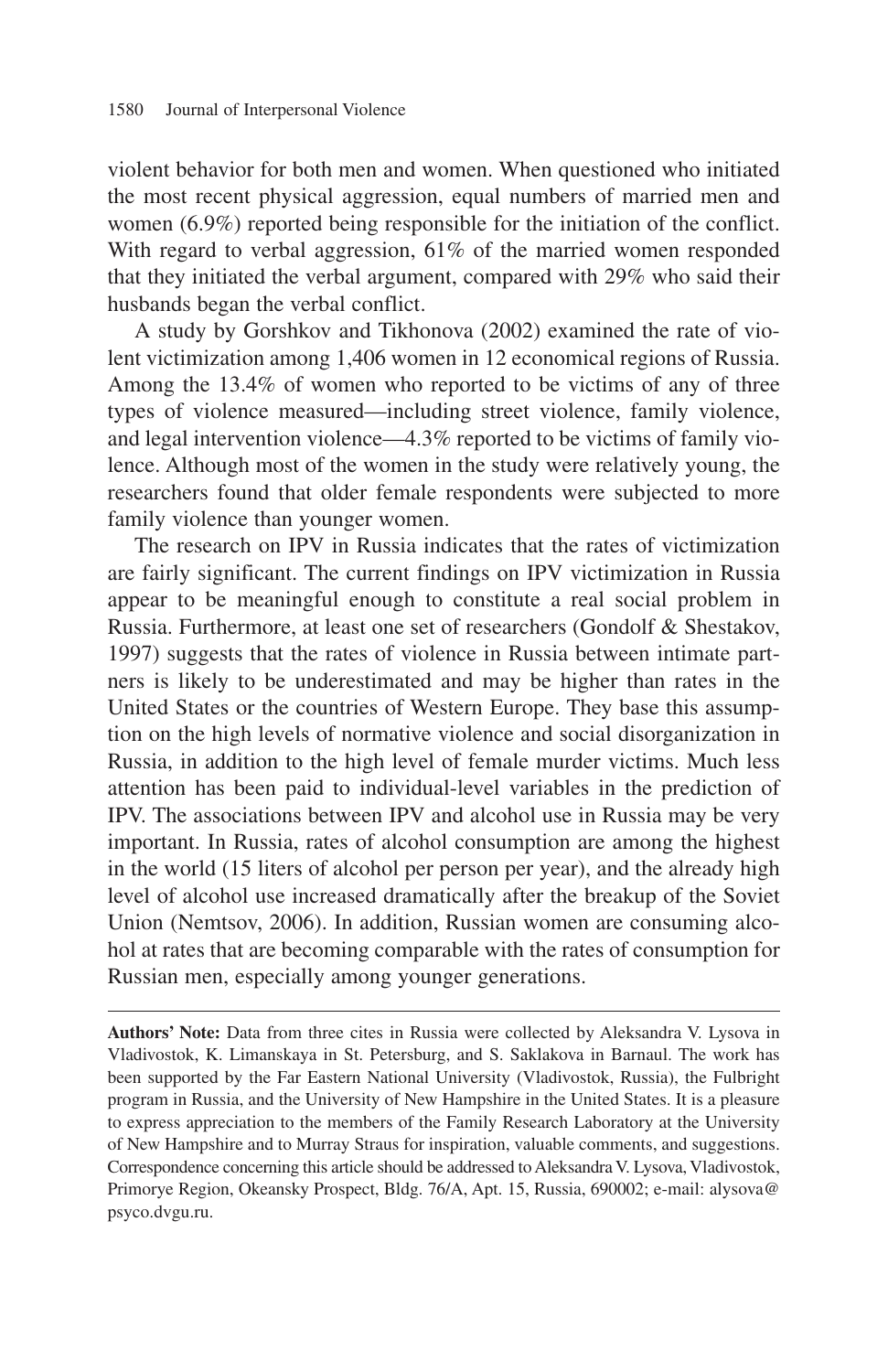## **The Present Study**

This article provides information on the extent of violence committed against dating partners by Russian university students. Understanding IPV among students is important because they are in a formative period of their lives in relation to the habits that they develop with an intimate partner. More specifically, we examined rates of IPV, both victimization and perpetration, among Russian university students, with regard to four types of intimate conflict: (a) physical assault, (b) physical injury, (c) psychological aggression, and (d) sexual coercion. In addition, we examined the role of gender in the perpetration and victimization of these four types of violence.

## **Method**

The data for this study came from the International Dating Violence (IDV) Study, which examines partner violence among college students in over 30 countries worldwide. The study consortium involves many members, each of whom use a core questionnaire to measure the incidence of IPV and psychological characteristics among university students. Each consortium member translated the questionnaire into the language of their target population. This study was initiated in the year 2000 at the University of New Hampshire and contains data from over 30 different countries in every major region of the world; the data for this particular article involve three Russian university sites: Vladivostok (Far Eastern region, Primorye Krai), Barnaul (Altai region, West Siberia), and St. Petersburg (Northwest region). The procedures to protect the rights and safety of the participants were approved by the appropriate boards of ethics at each of the three study locations and at the University of New Hampshire.

#### **Sample**

The sample consisted of 338 students attending the Far Eastern National University in Vladivostok (*n* = 92), Altai State University in Barnaul  $(n = 138)$ , and St. Petersburg State University in St. Petersburg  $(n = 108)$ . The universities are located in three distinct economical and geographical regions in Russia. The three cities are the financial and cultural centers of three economical regions in Russia. According to the Human Potential Index (2006) and Youth Development Index (Agranovich et al., 2005), however, St. Petersburg is more affluent than either Barnaul or Vladivostok. Thus, the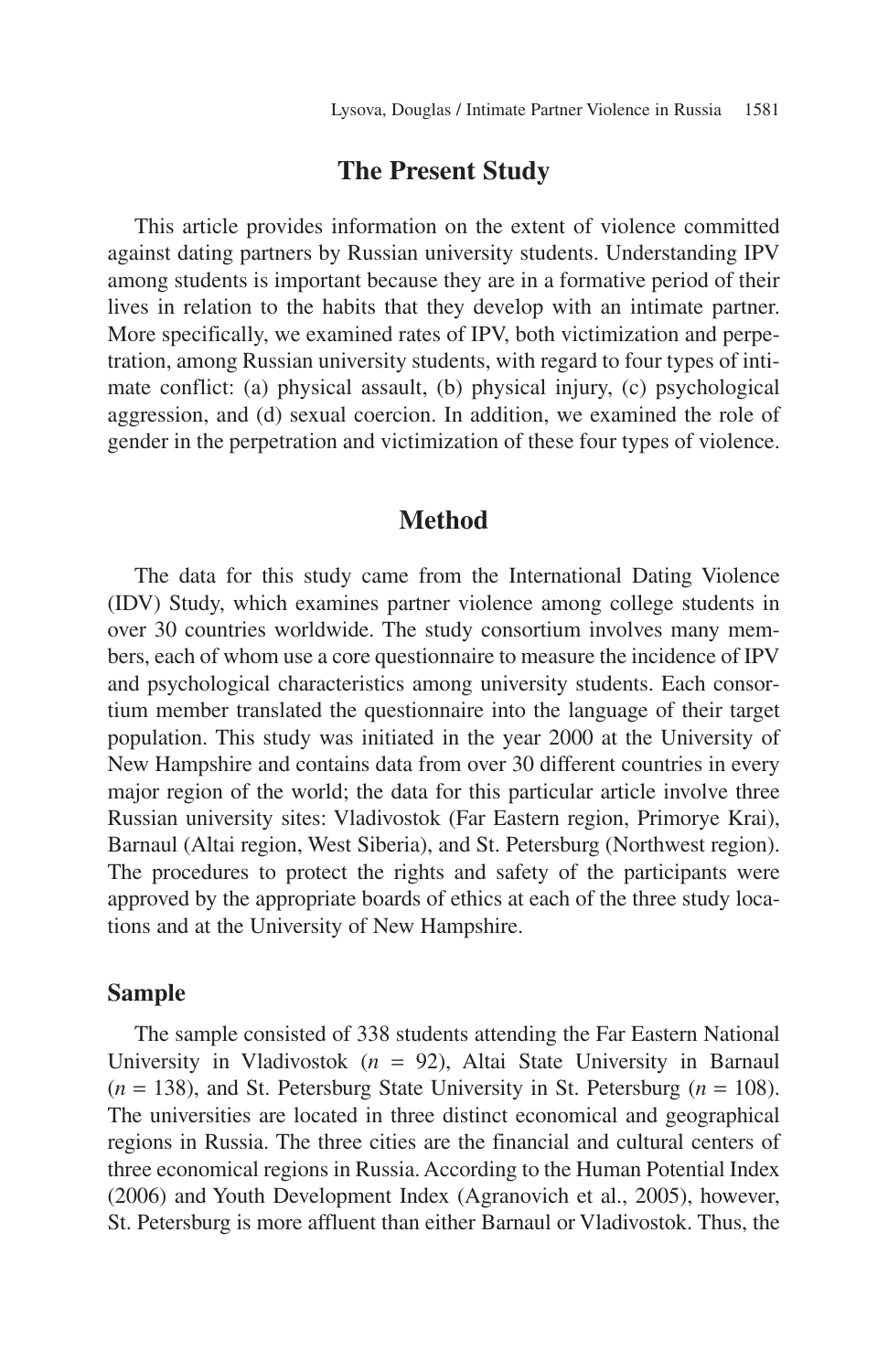university in St. Petersburg is more elite, with academic institutions of higher quality than those in either Barnaul or Vladivostok. The total number of respondents for this sample initially was 475 Russian students. Sixty-two cases had questionable response patterns and were thus removed before we conducted the analyses. These were cases that had (a) implausibly high numbers of severe assaults or injuries (e.g., respondent attacked partner with a knife or gun 10 times or more) or (b) inconsistent responses between types of victimization (e.g., respondent reported injury to self but did not report being assaulted by partner). Another 67 cases were removed because respondents were not in intimate relationships that lasted more than 1 month, and 8 respondents were not 18 years of age and thus did not qualify for participation. Therefore, the final sample for analyses was 338 students.

#### **Respondent Characteristics**

Table 1 describes the characteristics of the study participants and their dating relationships. This sample is composed nearly equally of men (46%) and women (54%), which is a strength of the sample. The first row of Table 1 shows that most of the respondents were in their first, second, or fourth year of education, and the difference between males and females was statistically significant; yet, there was no difference between the student ages. The majority of students were in a dating or engaged relationship. Males were significantly more sexually active than females (78% vs. 66%, respectively). The mean family monthly income was 11,946 Russian rubles (nearly \$427 in U.S. dollars), which is somewhat higher than the estimate for the general population of Russia (Russian Demographic Barometer, 2003). The family income of male students was statistically higher than that of female students. About 50% of students' fathers and mothers had completed high school or some kind of professional education. Just over half of the students' fathers and mothers had graduated from a 5-year university or had received a graduate degree.

#### **Procedure**

The students completed the questionnaire in a classroom setting during the spring and fall semesters of 2004. The questionnaires were administered to a convenience sample of college students in psychology, sociology, and social work undergraduate courses. To be included in the study, students had to be at least 18 years old and had to have been in a romantic dating or marital relationship for 1 month or longer during the previous 12 months.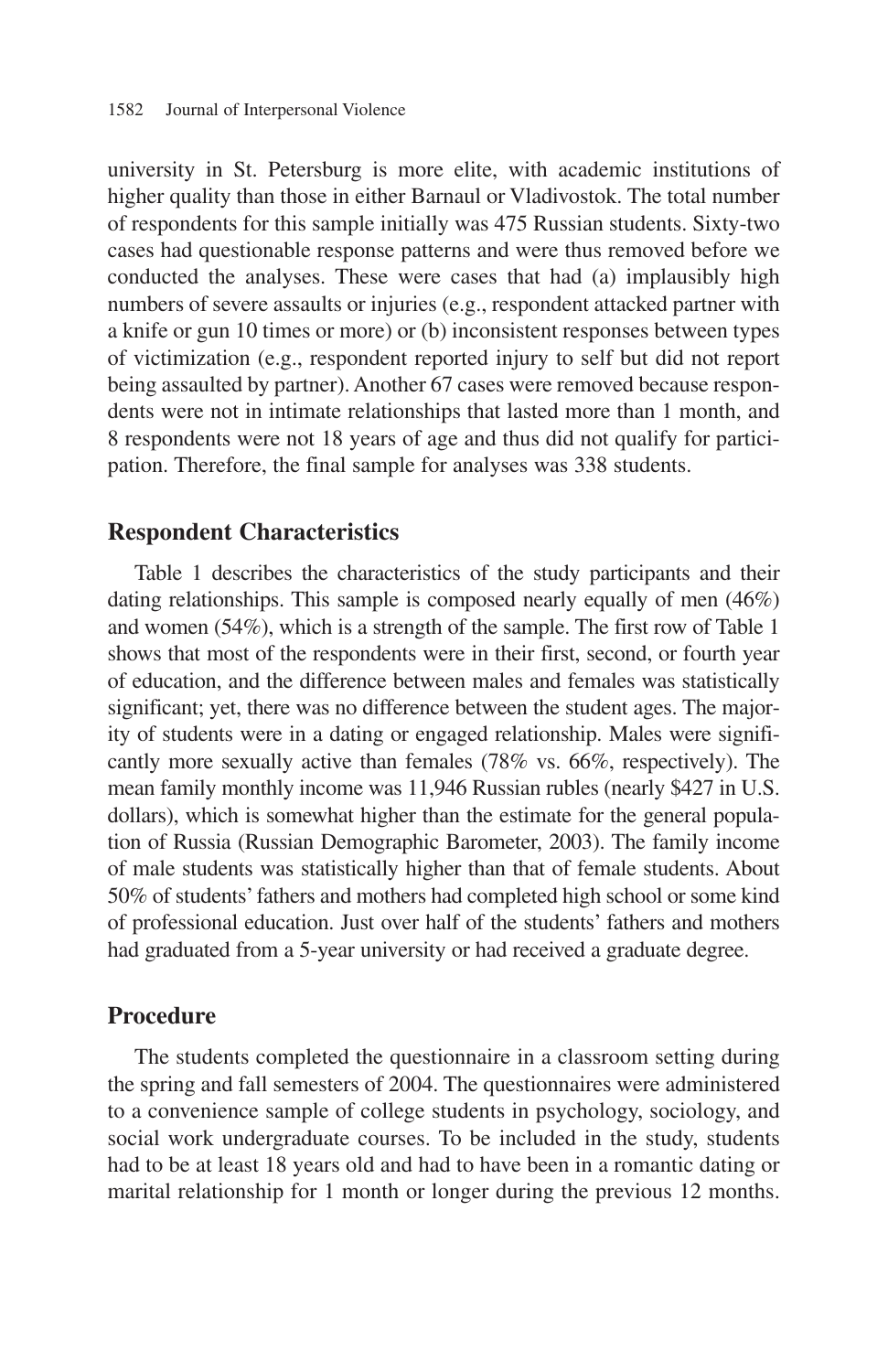| Characteristic                   | Total<br>$(N = 338; 100\%)$ $(n = 156; 46\%)$ $(n = 182; 54\%)$ | Male                | Female              | $\chi^2$ or<br>$t$ test |
|----------------------------------|-----------------------------------------------------------------|---------------------|---------------------|-------------------------|
| Year in university $(\%)$        |                                                                 |                     |                     |                         |
| First year                       | 27.6                                                            | 32.9                | 23.1                |                         |
| Second year                      | 20.2                                                            | 5.2                 | 33.0                |                         |
| Third year                       | 8.9                                                             | 6.5                 | 11.0                | 66.4***                 |
| Fourth year                      | 37.1                                                            | 53.5                | 23.1                |                         |
| Fifth year                       | 6.2                                                             | 1.9                 | 9.9                 |                         |
| Mean age (in years)              | 19.6                                                            | 19.8                | 19.5                | 2.94                    |
| Relationship type $(\%)$         |                                                                 |                     |                     |                         |
| Dating or engaged                | 85.1                                                            | 87.7                | 82.8                | 8.25                    |
| Married                          | 1.8                                                             | 1.3                 | 2.2                 |                         |
| Cohabiting                       | 13.1                                                            | 11                  | 15                  |                         |
| Relationship status (%)          |                                                                 |                     |                     |                         |
| Currently in relationship        | 54.1                                                            | 51.3                | 56.6                | 0.954                   |
| Previously in relationship       | 45.9                                                            | 48.7                | 43.4                |                         |
| Sexually active                  | 71.4                                                            | 78.1                | 65.7                | $6.21*$                 |
| Mean relationship                | 9.3                                                             | 7.9                 | 10.5                | $7.32**$                |
| length (in months)               |                                                                 |                     |                     |                         |
| Means for family characteristics |                                                                 |                     |                     |                         |
| Monthly family income            | 11,946                                                          | 12,900              | 11,111              | 8.92**                  |
| (in rubles)                      | $($427 \text{ US})$                                             | $($461 \text{ US})$ | $($397 \text{ US})$ |                         |
| Years of father's education      | 13.6                                                            | 13.7                | 13.4                | 2.26                    |
| Years of mother's education      | 13.48                                                           | 13.52               | 13.46               | 0.035                   |
| Social desirability              | 2.55                                                            | 2.53                | 2.56                | 0.484                   |
|                                  |                                                                 |                     |                     |                         |

**Table 1 Respondent Characteristics**

 $**p* < .05. **p* < .01. **p* < .001.$ 

To respect the privacy and the voluntary nature of participation, the instructors emphasized that participation was voluntary. Students who did not want to participate returned a blank questionnaire to the consortium member. They were also told that they could omit any questions they did not want to answer. Most students in the IDV Study completed the survey in 1 hour; the Russian students took 1.5 times as long. This may be explained by the lack of experience of Russian students with survey research. There is no indication of response bias in this sample, however. The mean score on the Social Desirability Scale for this sample did not substantially differ from the mean scores for other IDV sites: 2.55 in this sample, compared with 2.62 in 32 other sites (Straus, in press).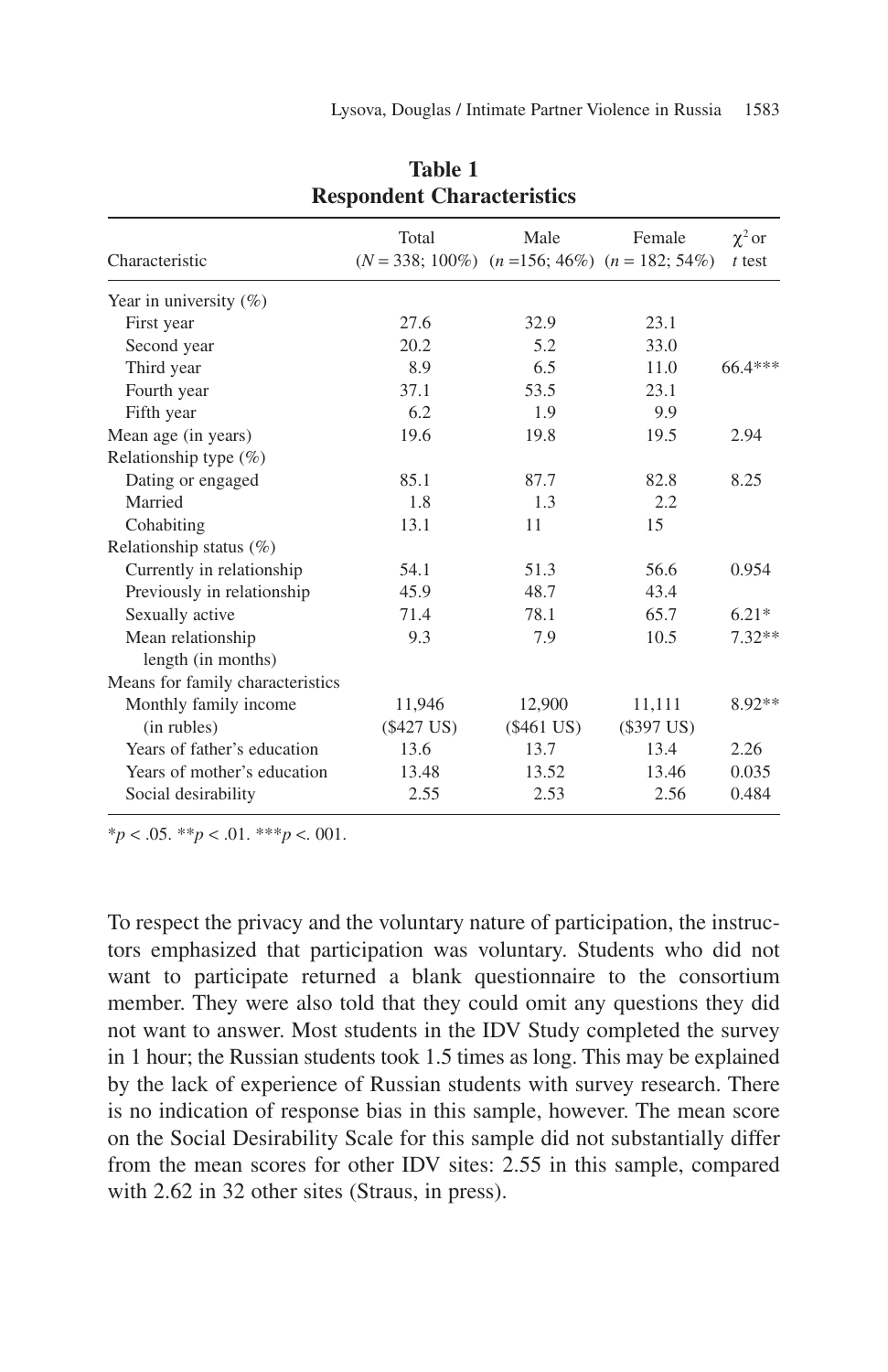#### **Measures**

*Conflict Tactics Scale—Revised.* The revised Conflict Tactics Scales (CTS2; Straus, Hamby, Boney-McCoy, & Sugarman, 1996) were used to measure behaviors in the categories of physical assault, injury, sexual coercion, and psychological aggression. The CTS2 provides an overall score for each scale and also subscales for minor and severe forms of the behavior. The response categories for the CTS2 are as follows: (a) once in the past year; (b) twice in the past year; (c) 3-5 times in the past year; (d) 6-10 times in the past year; (e) 11-20 times in the past year; (f) more than 20 times in the past year; (g) not in the past year, but it did happen before; and (h) this has never happened. Each scale was dichotomized to create a prevalence score, coded 1 if any of the acts occurred in the past year and coded 0 if there were no assaultive acts. For the data in this article, we used the percentage of students at each university with a score of 1 (i.e. the percentage who assaulted or injured a dating partner). In the case of physical assault, distinctions between minor (e.g., pushed or shoved my partner; grabbed my partner) and severe assault (e.g., punched or hit my partner with something that could hurt; kicked my partner) reflect differences between simple and aggravated assault in U.S. criminal codes. The reliability coefficient for the Physical Assault subscale was 0.91; for the Severe Physical Assault subscale, it was 0.90.

The Injury subscale measures physical injury inflicted by the partner. The items in the Injury subscale are as follows: minor injury (e.g., had a sprain, bruise, or small cut because of a fight with my partner) and severe injury (e.g., went to a doctor because of a fight with my partner; needed to see a doctor because of a fight with my partner, but I didn't). The reliabilities for the Injury and Severe Injury subscales were 0.92 and 0.96, respectively.

Sexual coercion is defined as behavior that is intended to compel the partner to engage in unwanted sexual activity. Three different types of sexual coercion are measured: (a) insistence on sex (e.g., made my partner have sex without a condom; insisted on sex when my partner did not want to), (b) making threats (e.g., to make my partner have oral or anal sex; and to make my partner have sex), and (c) using physical force (e.g., hitting, holding down, or using a weapon to make my partner have oral or anal sex; and using force to make my partner have sex). The reliabilities for this scale are as follows: total Sexual Coercion scale  $= 0.81$ , Insistence subscale  $= 0.71$ , Threat subscale  $= 0.84$ , and Force subscale  $= 0.79$ .

Psychological aggression is the use of verbal and nonverbal acts that symbolically hurt the other or the use of threats to hurt the other. The communicative act may be active or passive, verbal or nonverbal. The coefficient of reliability for the total Psychological Aggression scale was 0.79,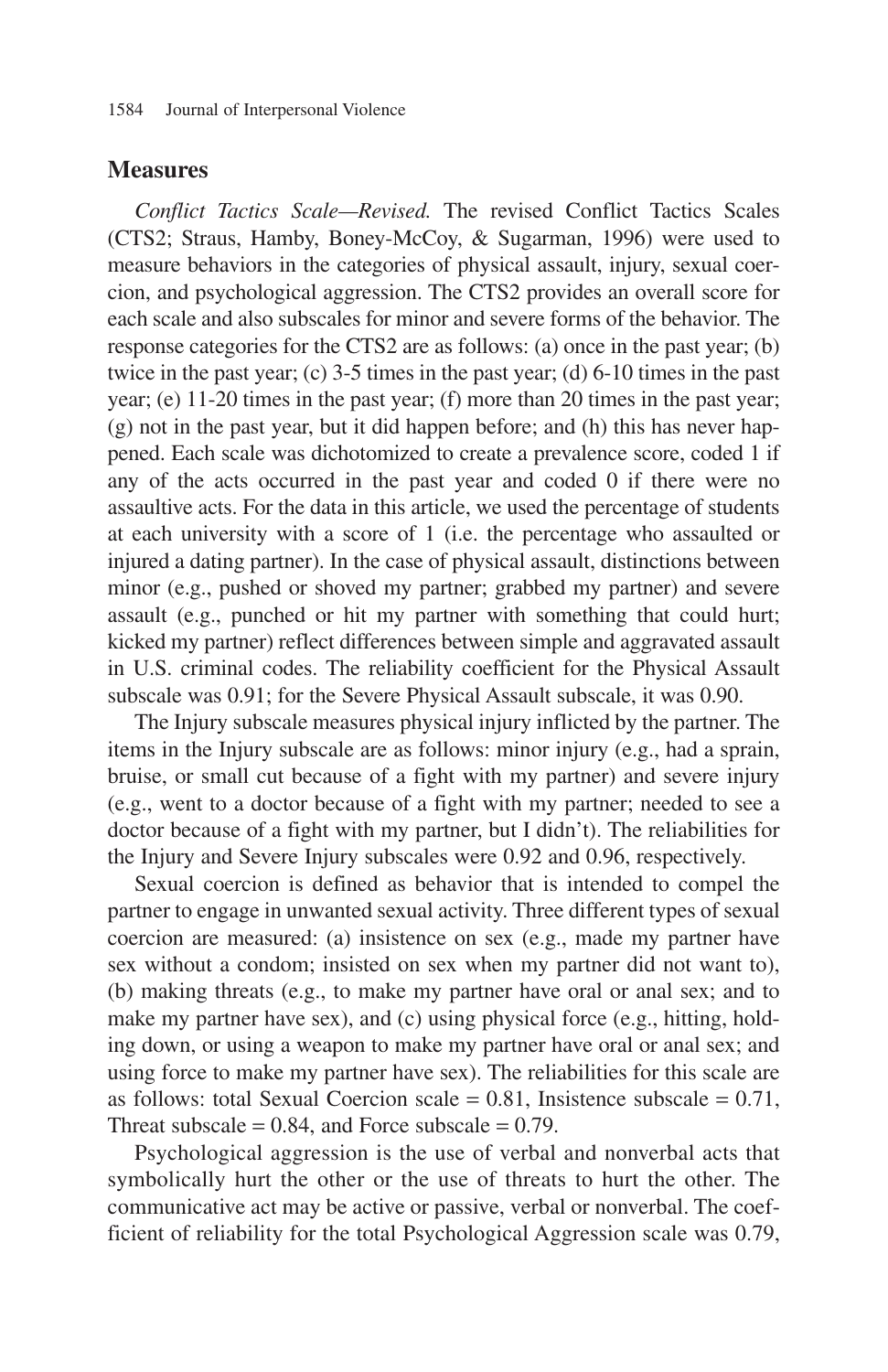and for the Severe Psychological Aggression subscale, it was 0.75. The items in Psychological Aggression are minor psychological aggression (e.g., insulted or swore at my partner; shouted or yelled at my partner) and severe psychological aggression (e.g., called my partner fat or ugly; destroyed something belonging to my partner or threatened to hit or throw something at my partner).

*Gender.* Males were coded as 1 and females as 2.

*Socioeconomic status (SES).* The SES scale was created by converting the scores for the education of the student's parents (response range  $= 1-6$ ) and family income (response range = 1-10) to *Z* scores and summing the three Z scores. The scale was then converted to quintiles to allow cross-tabular analysis with the initial analysis.

*Social desirability.* Research that uses self-report data about socially sensitive topic areas often control for the tendency of respondents to alter their responses in ways that make them appear to be more socially acceptable. Thus, the IDV Study includes the Social Desirability subscale of the Personal and Relationships Profile (Straus & Mouradian, 1999). The scale measures behaviors that are slightly undesirable but true of almost everyone. The theoretical range of the Social Desirability subscale is from 1 to 4. For this sample, the scores ranged from 1.4 to 3.9 ( $M = 2.55$ ,  $SD = 0.4$ ). There was no statistical difference between male and female respondents.

#### **Data Analysis**

First, we calculated the prevalence and annual chronicity of each aggressive act measured by the CTS2: physical assault, injury, sexual coercion, and psychological aggression. Second, we used an analysis of covariance (ANCOVA) to test the hypothesis that there are no significant differences between males and females in the prevalence of violence against a dating partner. SES, social desirability, respondent's age, and respondent's year in school were included as covariates to estimate means adjusted for the dependent variables.

## **Results**

The results show that the students in this sample experienced and perpetrated high rates of all four types of violence with a dating partner. Findings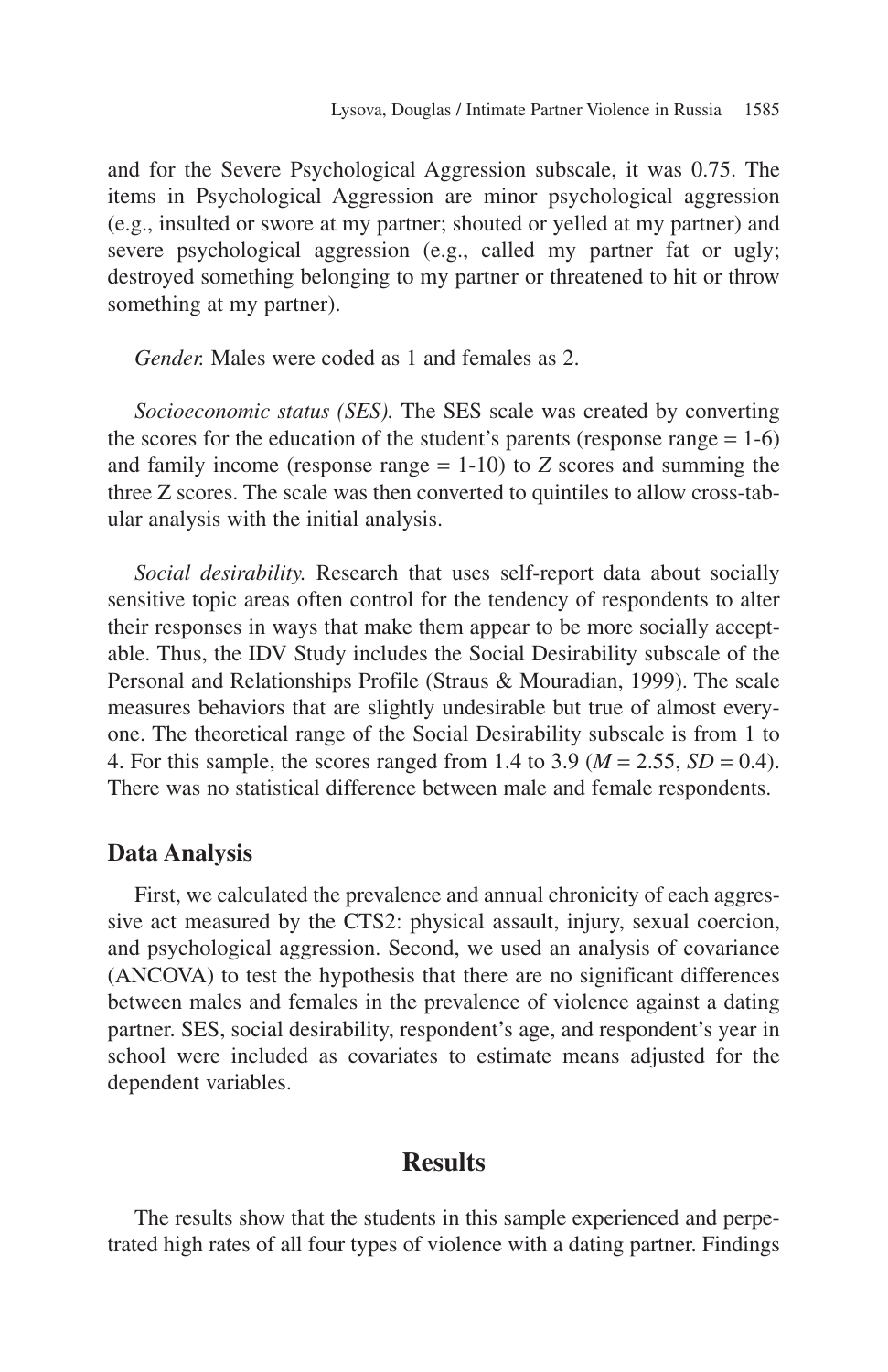for victimization and perpetration of each of the four types of violence against a dating partner are presented in Table 2. Results of the ANCOVAs testing gender differences in victimization are presented in Table 3, and differences in rates of perpetration are noted in Table 4.

### **Prevalence and Chronicity of Partner Assault**

*Physical assault.* The first row of Table 2 provides the prevalence of physical assault victimization and perpetration for the entire sample, followed by rates for males and females. The results indicate that 25.5% of the students in this study were the victims of one or more physical attacks by their partner in the previous 12 months, and a slightly larger number (31%) reported perpetrating violence against their partner. The total rate includes both minor and severe acts of violence. The majority of the assaults were minor.

*Physical injury.* The results for injury show that 3.6% of the sample had a physical injury inflicted on them by their partner in the previous 12 months. The vast majority of injuries were minor. The reported rate for perpetration of injury was slightly higher than that for victimization.

*Sexual coercion.* About one quarter of the sample (24.1%) reported that their partner had used some form of coercion to have sex in the previous 12 months and 23.6% reported coercing their partner for sex. Of those who reported victimization of sexual coercion, most reported instances when a partner had insisted on sexual actions. Nonetheless, 3.1% of the respondents reported receiving threats to obtain sex and 3% reported victimizations that included physical force. Both males and females were victims of severe sexual coercion in the form of threats or force in the previous 12 months. Thus, the most severe coercion in the form of threatening the partner to get sex, or physically forcing sex, was experienced by almost 5% of the students. As for rate of perpetration, 2.9% reported perpetrating severe sexual coercion in the form of threats or force with a partner.

*Psychological aggression.* Psychological aggression was by far the most prevalent type of maltreatment examined in this study of Russian students. More than half of the students reported being victimized (61.6%) or perpetrating psychological aggression against a partner (61.6%). About one third of the psychological aggression acts on the perpetration scale were considered severe, such as calling a partner fat or ugly or destroying something belonging to the partner (20.3%).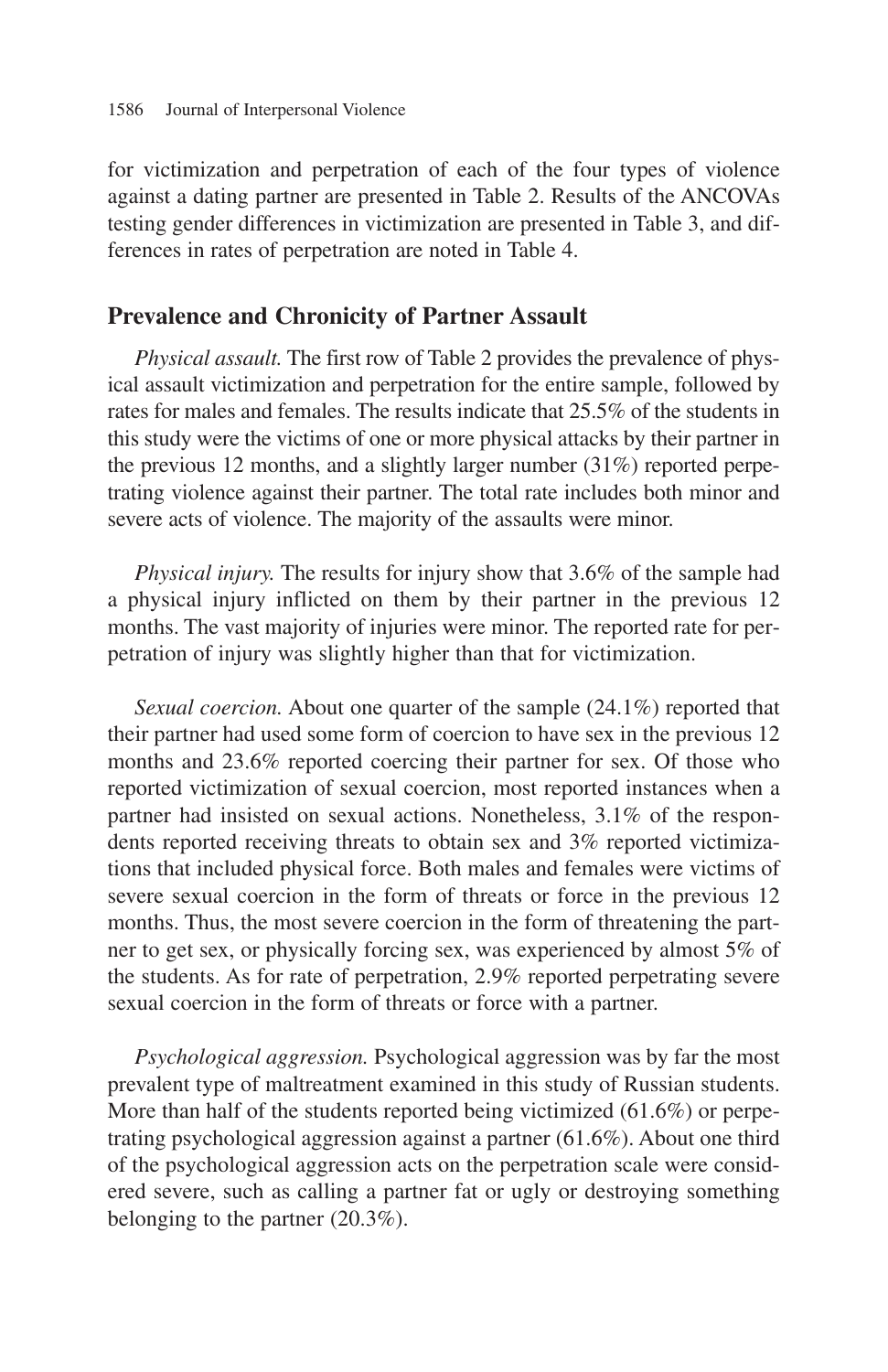## **Table 2**

## **Prevalence and Annual Chronicity of Intimate Partner Violence Among Russian Students: Physical Assault, Physical Injury, Sexual Coercion, and Psychological** Aggression  $(N = 338)$

|                              |                 | Victimization |                  |                 | Perpetration |        |
|------------------------------|-----------------|---------------|------------------|-----------------|--------------|--------|
| Prevalence<br>and Chronicity | Total<br>Sample | Male          | Female           | Total<br>Sample | Male         | Female |
|                              |                 |               | Physical assault |                 |              |        |
| Total                        |                 |               |                  |                 |              |        |
| Prevalence %                 | 25.5            | 28.6          | 23.1             | 31.0            | 22.8         | 37.6   |
| (Chronicity)                 | (12.8)          | (10.7)        | (14.8)           | (13.0)          | (9.8)        | (16.2) |
| Minor                        |                 |               |                  |                 |              |        |
| Prevalence %                 | 23.0            | 24.2          | 21.8             | 28.1            | 20.6         | 35.6   |
| (Chronicity)                 | (10.98)         | (8.6)         | (13.4)           | (10.7)          | (8.4)        | (13.0) |
| Severe                       |                 |               |                  |                 |              |        |
| Prevalence %                 | 8.7             | 8.5           | 8.9              | 11.1            | 8.1          | 13.5   |
| (Chronicity)                 | (9.1)           | (11.9)        | (6.4)            | (7.7)           | (6.2)        | (9.1)  |
|                              |                 |               | Physical injury  |                 |              |        |
| Total                        |                 |               |                  |                 |              |        |
| Prevalence %                 | 3.6             | 1.5           | 5.3              | 4.3             | 2.3          | 5.9    |
| (Chronicity)                 | (2.8)           | (0.0)         | (7.7)            | (11.6)          | (16.6)       | (6.5)  |
| Minor                        |                 |               |                  |                 |              |        |
| Prevalence %                 | 3.3             | 0.8           | 5.3              | 4.3             | 2.3          | 5.9    |
| (Chronicity)                 | (0.0)           | (0.0)         | (6.9)            | (10.6)          | (15.3)       | (5.9)  |
| Severe                       |                 |               |                  |                 |              |        |
| Prevalence %                 | 1.0             | 0.8           | 1.2              | 1.0             | 0.8          | 1.2    |
| (Chronicity)                 | (0.0)           | (0.0)         | (0.0)            | (0.0)           | (0.0)        | (0.0)  |
|                              |                 |               | Sexual coercion  |                 |              |        |
| Total                        |                 |               |                  |                 |              |        |
| Prevalence %                 | 24.1            | 15.4          | 32.8             | 23.6            | 24.4         | 22.9   |
| (Chronicity)                 | (13.7)          | (14.3)        | (13.1)           | (13.6)          | (16.4)       | (10.9) |
| Insistence                   |                 |               |                  |                 |              |        |
| Prevalence %                 | 23.3            | 14.6          | 32.0             | 22.0            | 21.2         | 22.8   |
| (Chronicity)                 | (12.1)          | (11.6)        | (12.6)           | (11.4)          | (12.8)       | (10.1) |
| Threat                       |                 |               |                  |                 |              |        |
| Prevalence %                 | 3.1             | 1.5           | 4.7              | 2.6             | 1.4          | 3.8    |
| (Chronicity)                 | (11.9)          | (16.4)        | (7.4)            | (16.2)          | (23.8)       | (8.5)  |
| Force                        |                 |               |                  |                 |              |        |
| Prevalence %                 | 3.0             | 0.9           | 5.2              | 0.9             | 1.1          | 0.8    |
| (Chronicity)                 | (5.2)           | (8.5)         | (1.9)            | (0.0)           | (0.0)        | (0.0)  |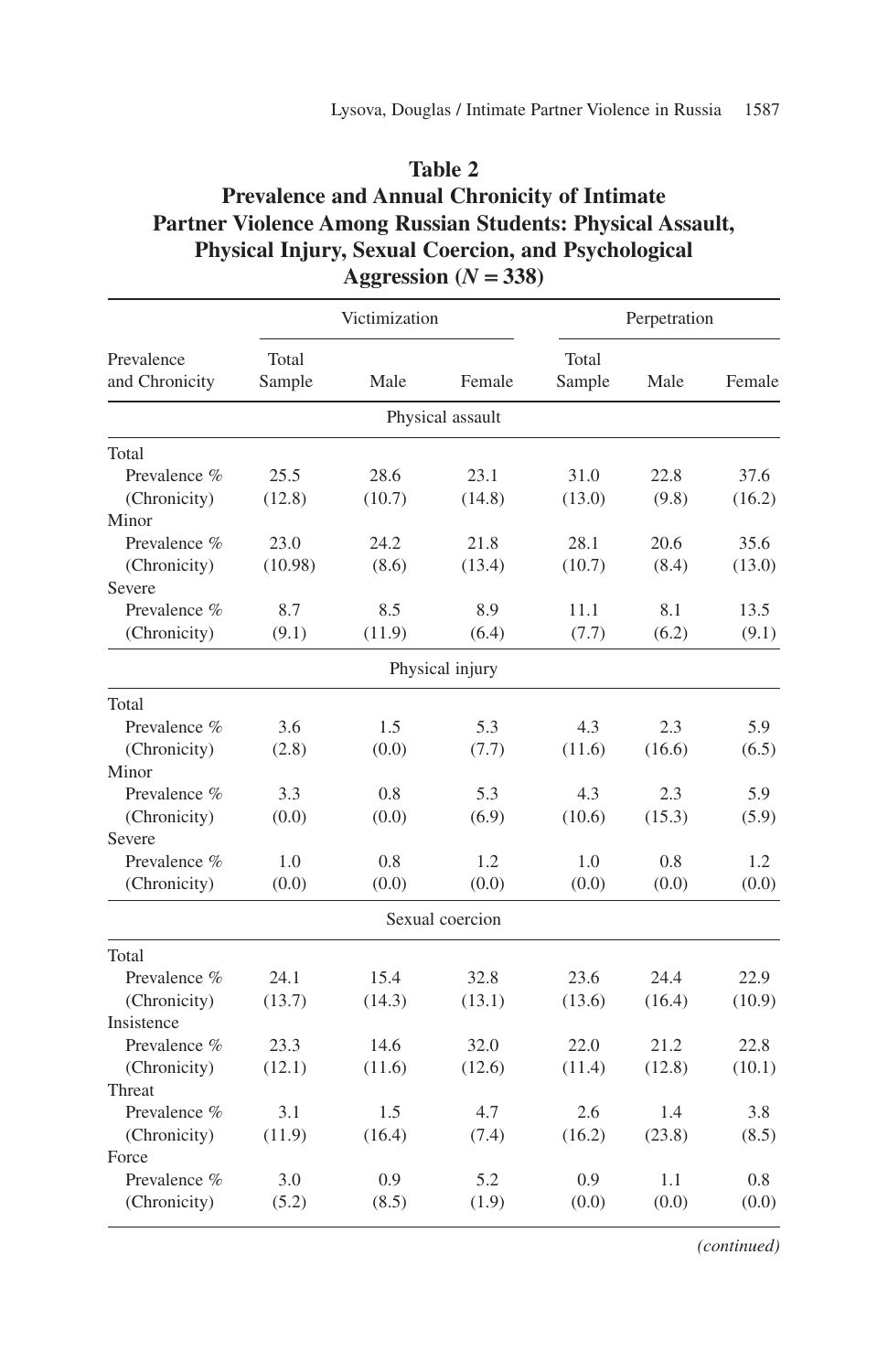|                              |                 | Victimization |                          |                 | Perpetration |        |
|------------------------------|-----------------|---------------|--------------------------|-----------------|--------------|--------|
| Prevalence<br>and Chronicity | Total<br>Sample | Male          | Female                   | Total<br>Sample | Male         | Female |
|                              |                 |               | Psychological aggression |                 |              |        |
| Total                        |                 |               |                          |                 |              |        |
| Prevalence %                 | 61.6            | 56.5          | 66.7                     | 61.6            | 48.9         | 74.2   |
| (Chronicity)                 | (15.5)          | (19.1)        | (11.9)                   | (15.6)          | (16.9)       | (14.3) |
| Minor                        |                 |               |                          |                 |              |        |
| Prevalence %                 | 59.7            | 54.0          | 65.4                     | 60.5            | 47.4)        | 73.6   |
| (Chronicity)                 | (12.8)          | (13.9)        | (11.7)                   | (13.1)          | (12.7)       | (13.5) |
| Severe                       |                 |               |                          |                 |              |        |
| Prevalence %                 | 13.5            | 14.0          | 13.0                     | 20.3            | 18.5         | 22.1   |
| (Chronicity)                 | (6.4)           | (8.5)         | (4.3)                    | (6.8)           | (8.0)        | (5.5)  |

**Table 2 (continued)**

#### **Testing for Gender Differences**

*Physical assault.* Table 3 shows that there was no statistical difference between gender with regard to victimization, with 23.1% of females reporting having been victimized by their intimate partners, compared with 28.6% of males. This finding was true for all levels of physical assault. There was, however, a statistically significant difference between the percentages of female (35.6%) and male students (20.6%) who physically assaulted their partner. This finding was true for total and minor assault but was not statistically significant for severe assault. These results are consistent with those from most other sites of IDV study (Straus, 2004b).

*Injury.* Many more female than male Russian students were injured by a partner (5.3% of females and 1.5% of males), which proved to be statistically significant for both total and minor injuries. This likely reflects the fact that men in general are taller, heavier, and stronger than females. The female students reported inflicting more minor injuries than the male students (5.9% vs. 2.3%), but this difference was not statistically significant.

*Sexual coercion.* Two times as many females reported being victims of sexual coercion, compared with males (32.8% of females vs. 15.4% of males). This was true for total sexual coercion and for "insistence." However, there was no significant difference for gender in victimization with regard to being the recipients of threats or force. At the same time,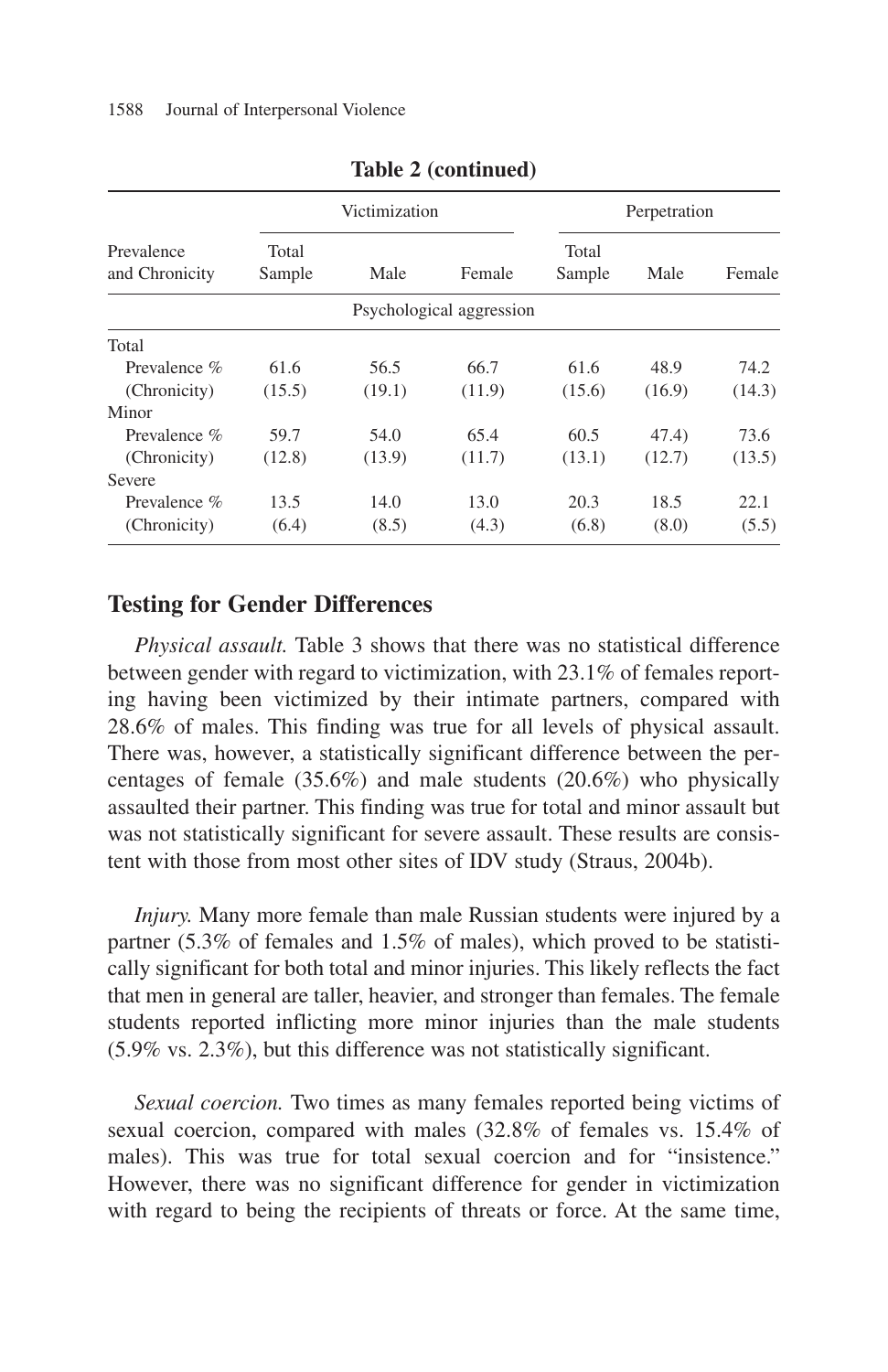| Source               | df             | SS         | MS       | F     | Significance Squared | Eta  |
|----------------------|----------------|------------|----------|-------|----------------------|------|
| Physical Assault-    |                |            |          |       |                      |      |
| Total-Victimization  |                |            |          |       |                      |      |
| Gender               | 1              | 143.562    | 143.562  | 0.076 | .783                 | .000 |
| Age                  | $\overline{4}$ | 595.688    | 148.922  | 0.079 | .989                 | .001 |
| Gender $\times$ Age  | $\overline{4}$ | 1469.521   | 367.380  | 0.195 | .941                 | .003 |
| Error                | 289            | 543604.352 | 1880.984 |       |                      |      |
| Total                | 302            | 770000.000 |          |       |                      |      |
| Physical Assault-    |                |            |          |       |                      |      |
| Minor-Victimization  |                |            |          |       |                      |      |
| Gender               | $\mathbf{1}$   | 254.091    | 254.091  | 0.148 | .701                 | .001 |
| Age                  | $\overline{4}$ | 1933.424   | 483.356  | 0.281 | .890                 | .004 |
| Gender $\times$ Age  | $\overline{4}$ | 2647.885   | 661.971  | 0.385 | .819                 | .005 |
| Error                | 289            | 496654.636 | 1718.528 |       |                      |      |
| Total                | 302            | 700000.000 |          |       |                      |      |
| Physical Assault-    |                |            |          |       |                      |      |
| Severe-Victimization |                |            |          |       |                      |      |
| Gender               | 1              | 28.201     | 28.201   | 0.035 | .851                 | .000 |
| Age                  | $\overline{4}$ | 553.111    | 138.278  | 0.174 | .952                 | .002 |
| Gender $\times$ Age  | $\overline{4}$ | 2783.827   | 695.957  | 0.875 | .479                 | .012 |
| Error                | 288            | 228951.387 | 794.970  |       |                      |      |
| Total                | 301            | 260000.000 |          |       |                      |      |
| Physical Injury-     |                |            |          |       |                      |      |
| Total—Victimization  |                |            |          |       |                      |      |
| Gender               | 1              | 1406.501   | 1406.501 | 4.102 | .044                 | .014 |
| Age                  | 1              | 109.672    | 109.672  | 0.320 | .572                 | .001 |
| Gender $\times$ Age  | 1              | 2743.817   | 2743.817 | 8.001 | .005                 | .026 |
| Error                | 296            | 101504.365 | 342.920  |       |                      |      |
| Total                | 301            | 105993.377 |          |       |                      |      |
| Physical Injury-     |                |            |          |       |                      |      |
| Minor-Victimization  |                |            |          |       |                      |      |
| Gender               | 1              | 1910.887   | 1910.887 | 6.126 | .014                 | .020 |
| Age                  | 1              | 197.450    | 197.450  | 0.633 | .427                 | .002 |
| Gender $\times$ Age  | 1              | 2420.328   | 2420.328 | 7.759 | .006                 | .026 |
| Error                | 296            | 92336.227  | 311.947  |       |                      |      |
| Total                | 301            | 96688.742  |          |       |                      |      |
| Physical Injury-     |                |            |          |       |                      |      |
| Severe-Victimization |                |            |          |       |                      |      |
| Gender               | 1              | 34.499     | 34.499   | 0.347 | .556                 | .001 |
| Age                  | 1              | 1.014      | 1.014    | 0.010 | .920                 | .000 |

# **Table 3 Analyses of Covariance of Four Types of Partner Victimization as a Function of Respondent Gender and Age (***N* = **338)**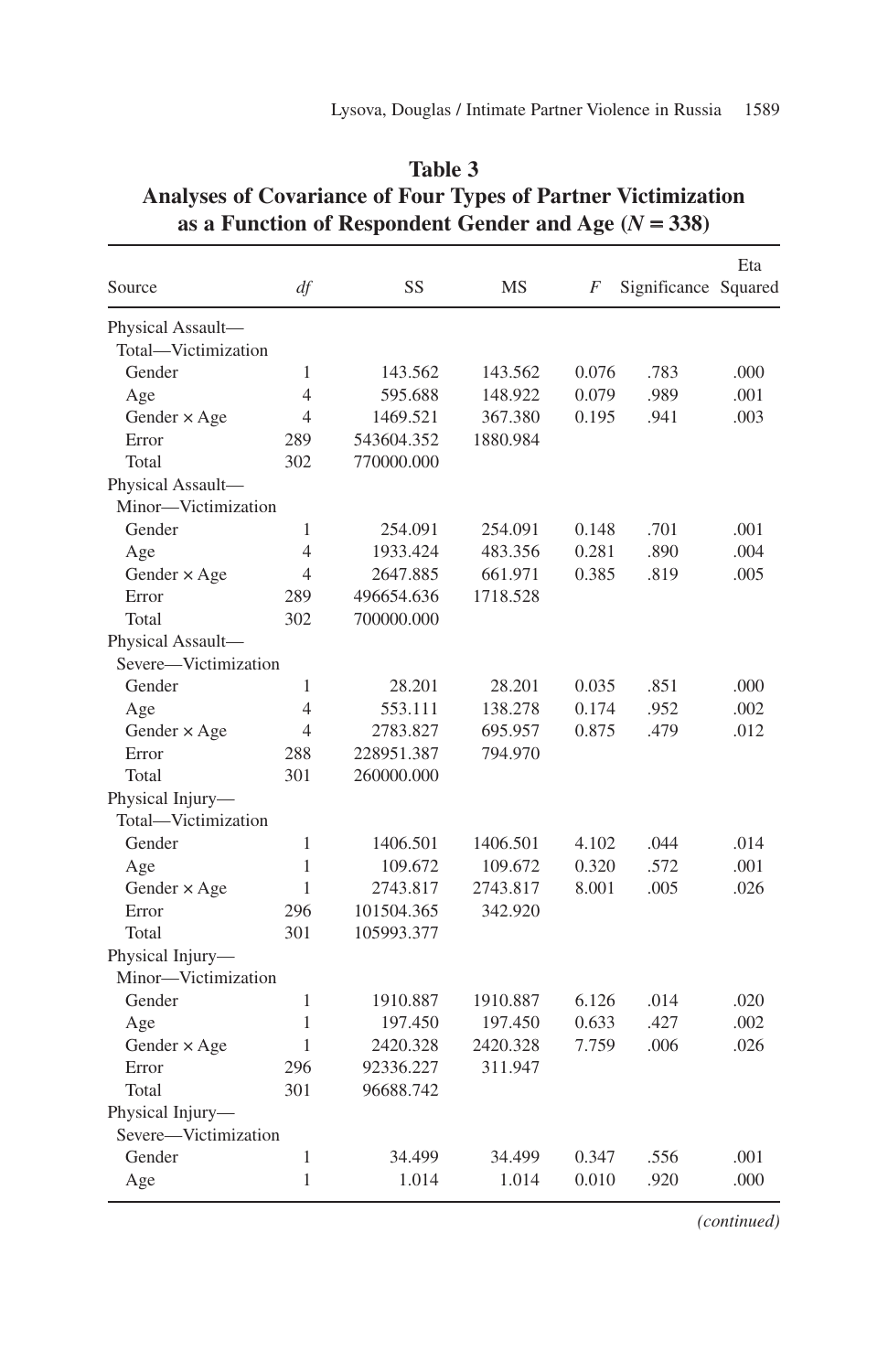| Source                                                   | df             | SS          | MS        | F             | Eta<br>Significance Squared |
|----------------------------------------------------------|----------------|-------------|-----------|---------------|-----------------------------|
| Gender $\times$ Age                                      | 1              | 0.019       | 0.019     | 0.000<br>.989 | .000                        |
| Error                                                    | 295            | 29288.666   | 99.284    |               |                             |
| Total                                                    | 301            | 30000.000   |           |               |                             |
| Sexual Coercion-                                         |                |             |           |               |                             |
| Total-Victimization                                      |                |             |           |               |                             |
| Gender                                                   | $\mathbf{1}$   | 13012.414   | 13012.414 | 7.679<br>.006 | .026                        |
| Age                                                      | $\overline{4}$ | 2934.497    | 733.624   | .785<br>0.433 | .006                        |
| Gender $\times$ Age                                      | 4              | 803.926     | 200.982   | .976<br>0.119 | .002                        |
| Error                                                    | 289            | 489755.021  | 1694.654  |               |                             |
| Total                                                    | 302            | 740000.000  |           |               |                             |
| Sexual Coercion-<br>Insistence (Minor)-<br>Victimization |                |             |           |               |                             |
| Gender                                                   | 1              | 12997.308   | 12997.308 | 7.834<br>.005 | .026                        |
| Age                                                      | $\overline{4}$ | 3525.848    | 881.462   | .713<br>0.531 | .007                        |
| Gender $\times$ Age                                      | 4              | 2251.508    | 562.877   | .851<br>0.339 | .005                        |
| Error                                                    | 289            | 479459.809  | 1659.030  |               |                             |
| Total                                                    | 302            | 710000.000  |           |               |                             |
| Sexual Coercion-<br>Threat-<br>Victimization             |                |             |           |               |                             |
| Gender                                                   | 1              | 396.186     | 396.186   | 1.180<br>.278 | .004                        |
| Age                                                      | $\overline{4}$ | 1333.278    | 333.319   | 0.993<br>.412 | .014                        |
| Gender $\times$ Age                                      | 4              | 671.360     | 167.840   | .736<br>0.500 | .007                        |
| Error                                                    | 278            | 93313.720   | 335.661   |               |                             |
| Total                                                    | 290            | 100000.000  |           |               |                             |
| Sexual Coercion-                                         |                |             |           |               |                             |
| Force-<br>Victimization                                  |                |             |           |               |                             |
| Gender                                                   | $\mathbf{1}$   | 777.354     | 777.354   | 3.549<br>.061 | .012                        |
| Age                                                      | 4              | 801.587     | 200.397   | .455<br>0.915 | .013                        |
| Gender $\times$ Age                                      | $\overline{4}$ | 930.526     | 232.631   | .375<br>1.062 | .014                        |
| Error                                                    | 289            | 63292.521   | 219.005   |               |                             |
| Total                                                    | 302            | 70000.000   |           |               |                             |
| Psychological                                            |                |             |           |               |                             |
| Aggression-                                              |                |             |           |               |                             |
| Total-Victimization                                      |                |             |           |               |                             |
| Gender                                                   | $\mathbf{1}$   | 4520.527    | 4520.527  | 2.047<br>.154 | .007                        |
| Age                                                      | $\overline{4}$ | 6433.287    | 1608.322  | .573<br>.728  | .010                        |
| Gender $\times$ Age                                      | $\overline{4}$ | 8642.076    | 2160.519  | 0.978<br>.420 | .013                        |
| Error                                                    | 291            | 642664.091  | 2208.468  |               |                             |
| Total                                                    | 304            | 1950000.000 |           |               |                             |

# **Table 3 (continued)**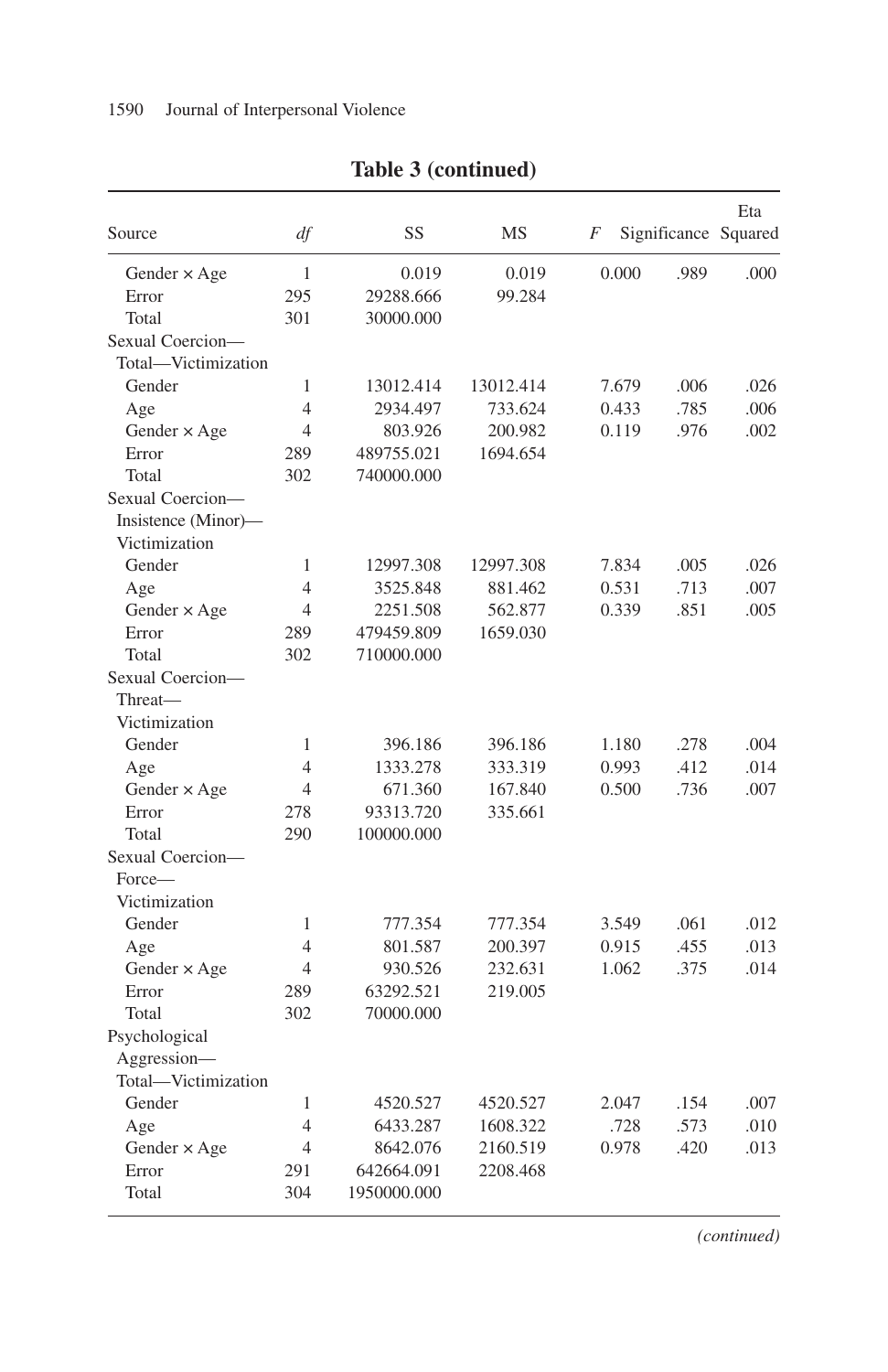| Source              | df             | SS          | <b>MS</b> | F     |      | Eta<br>Significance Squared |
|---------------------|----------------|-------------|-----------|-------|------|-----------------------------|
| Psychological       |                |             |           |       |      |                             |
| Aggression-Minor-   |                |             |           |       |      |                             |
| Victimization       |                |             |           |       |      |                             |
| Gender              | 1              | 5607.011    | 5607.011  | 2.472 | .117 | .008                        |
| Age                 | 4              | 6337.831    | 1584.458  | 0.698 | .594 | .010                        |
| Gender $\times$ Age | $\overline{4}$ | 6679.244    | 1669.811  | 0.736 | .568 | .010                        |
| Error               | 291            | 660134.487  | 2268.503  |       |      |                             |
| Total               | 304            | 1910000.000 |           |       |      |                             |
| Psychological       |                |             |           |       |      |                             |
| Aggression-         |                |             |           |       |      |                             |
| Severe-             |                |             |           |       |      |                             |
| Victimization       |                |             |           |       |      |                             |
| Gender              | 1              | 40.855      | 40.855    | 0.037 | .847 | .000                        |
| Age                 | 4              | 2569.673    | 642.418   | 0.587 | .672 | .008                        |
| Gender $\times$ Age | 4              | 7065.753    | 1766.438  | 1.615 | .170 | .022                        |
| Error               | 287            | 313836.212  | 1093.506  |       |      |                             |
| Total               | 300            | 390000.000  |           |       |      |                             |

**Table 3 (continued)**

Note: All analyses controlled for social desirability, socioeconomic status, and year in school. Results are available from the authors upon request.

nearly equal numbers of males and females reported perpetrating sexual coercion against a partner (24.4% of males vs. 22.9% of females); this rate was not statistically different for any of the different levels of coercion.

*Psychological aggression.* Although women more often reported being a victim of psychological aggression than males (66.7% vs. 56.5%), this difference was not statistically significant. The total rate of perpetration for female students (74.2%), however, was significantly higher than the rate for male students.

## **Discussion**

In this study, we investigated rates of IPV among Russian male and female college students and found that the high rates of IPV among university students in the United States and parts of Western Europe seem to apply to Russian students as well. With roughly a quarter of the students reporting being a victim of a physical assault and close to one third of the students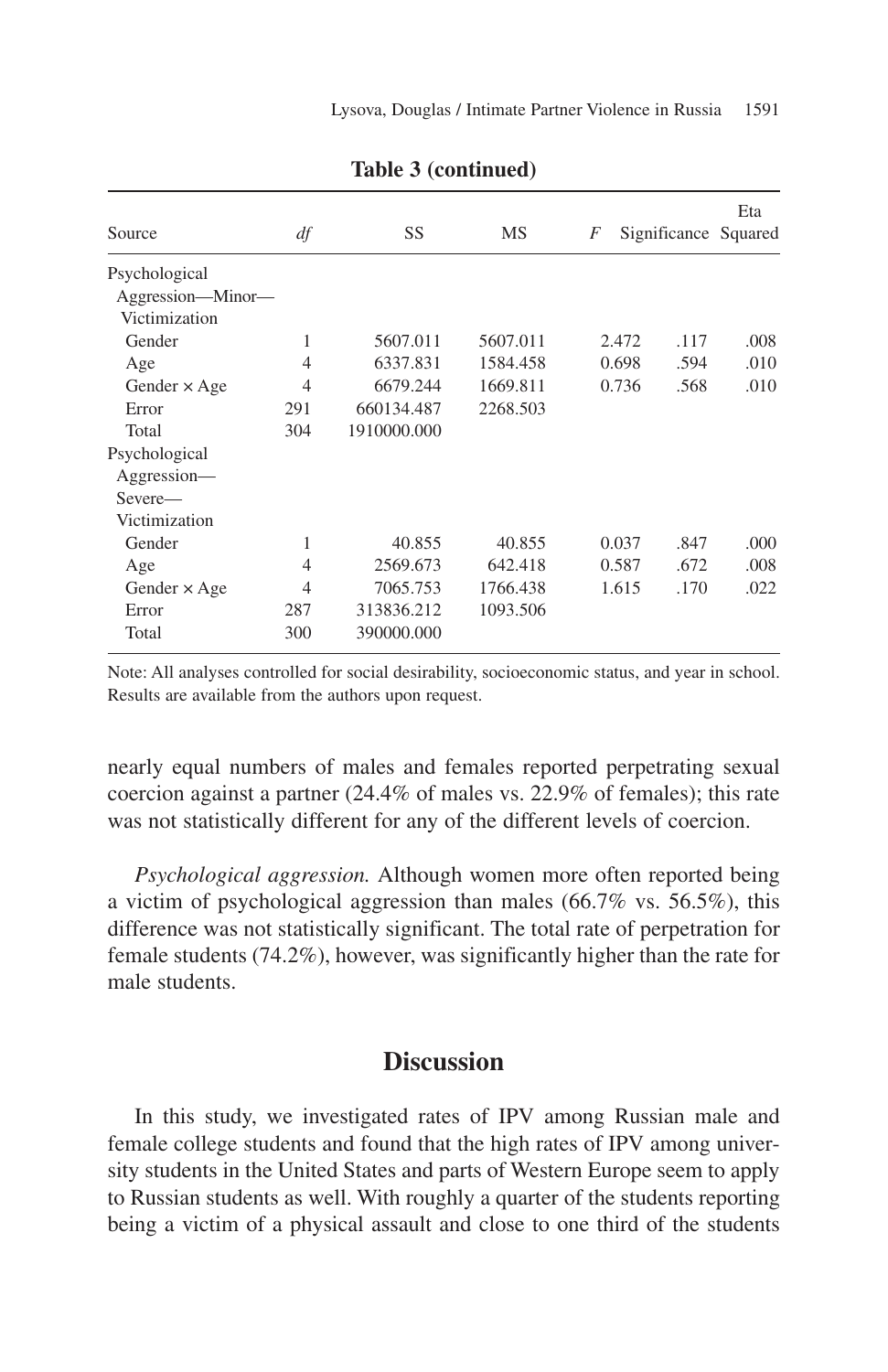| Source              | df             | SS         | MS       | F     | Significance Squared | Eta  |
|---------------------|----------------|------------|----------|-------|----------------------|------|
| Physical Assault-   |                |            |          |       |                      |      |
| Total-Perpetration  |                |            |          |       |                      |      |
| Gender              | 1              | 9179.647   | 9179.647 | 4.319 | .039                 | .015 |
| Age                 | $\overline{4}$ | 2240.023   | 560.006  | 0.263 | .901                 | .004 |
| Gender $\times$ Age | $\overline{4}$ | 3402.222   | 850.555  | 0.400 | .808                 | .006 |
| Error               | 289            | 614267.368 | 2125.493 |       |                      |      |
| Total               | 302            | 950000.000 |          |       |                      |      |
| Physical Assault-   |                |            |          |       |                      |      |
| Minor-Perpetration  |                |            |          |       |                      |      |
| Gender              | 1              | 9566.192   | 9566.192 | 4.592 | .033                 | .016 |
| Age                 | $\overline{4}$ | 1640.360   | 410.090  | .197  | .940                 | .003 |
| Gender $\times$ Age | 4              | 2858.069   | 714.517  | .343  | .849                 | .005 |
| Error               | 289            | 602065.397 | 2083.271 |       |                      |      |
| Total               | 302            | 920000.000 |          |       |                      |      |
| Physical Assault-   |                |            |          |       |                      |      |
| Severe-Perpetration |                |            |          |       |                      |      |
| Gender              | 1              | 1324.826   | 1324.826 | 1.352 | .246                 | .005 |
| Age                 | $\overline{4}$ | 2140.919   | 535.230  | .546  | .702                 | .008 |
| Gender $\times$ Age | $\overline{4}$ | 6357.900   | 1589.475 | 1.622 | .169                 | .022 |
| Error               | 288            | 282173.370 | 979.769  |       |                      |      |
| Total               | 300            | 301594.684 |          |       |                      |      |
| Physical Injury-    |                |            |          |       |                      |      |
| Total-Perpetration  |                |            |          |       |                      |      |
| Gender              | 1              | 1476.185   | 1476.185 | 3.655 | .057                 | .012 |
| Age                 | $\mathbf{1}$   | 274.941    | 274.941  | 0.681 | .410                 | .002 |
| Gender $\times$ Age | 1              | 2556.718   | 2556.718 | 6.331 | .012                 | .021 |
| Error               | 296            | 119541.189 | 403.855  |       |                      |      |
| Total               | 302            | 130000.000 |          |       |                      |      |
| Physical Injury-    |                |            |          |       |                      |      |
| Minor-Perpetration  |                |            |          |       |                      |      |
| Gender              | $\mathbf{1}$   | 1476.185   | 1476.185 | 3.655 | .057                 | .012 |
| Age                 | $\mathbf{1}$   | 274.941    | 274.941  | 0.681 | .410                 | .002 |
| Gender $\times$ Age | $\mathbf{1}$   | 2556.718   | 2556.718 | 6.331 | .012                 | .021 |
| Error               | 296            | 119542.189 | 403.855  |       |                      |      |
| Total               | 301            | 124403.974 |          |       |                      |      |
| Physical Injury-    |                |            |          |       |                      |      |
| Severe-Perpetration |                |            |          |       |                      |      |
| Gender              | 1              | 34.499     | 34.499   | 0.347 | .556                 | .001 |
| Age                 | 1              | 1.014      | 1.014    | 0.010 | .920                 | .000 |

# **Table 4 Analyses of Covariance of Four Types of Partner Perpetration** as a Function of Respondent Gender and Age  $(N = 338)$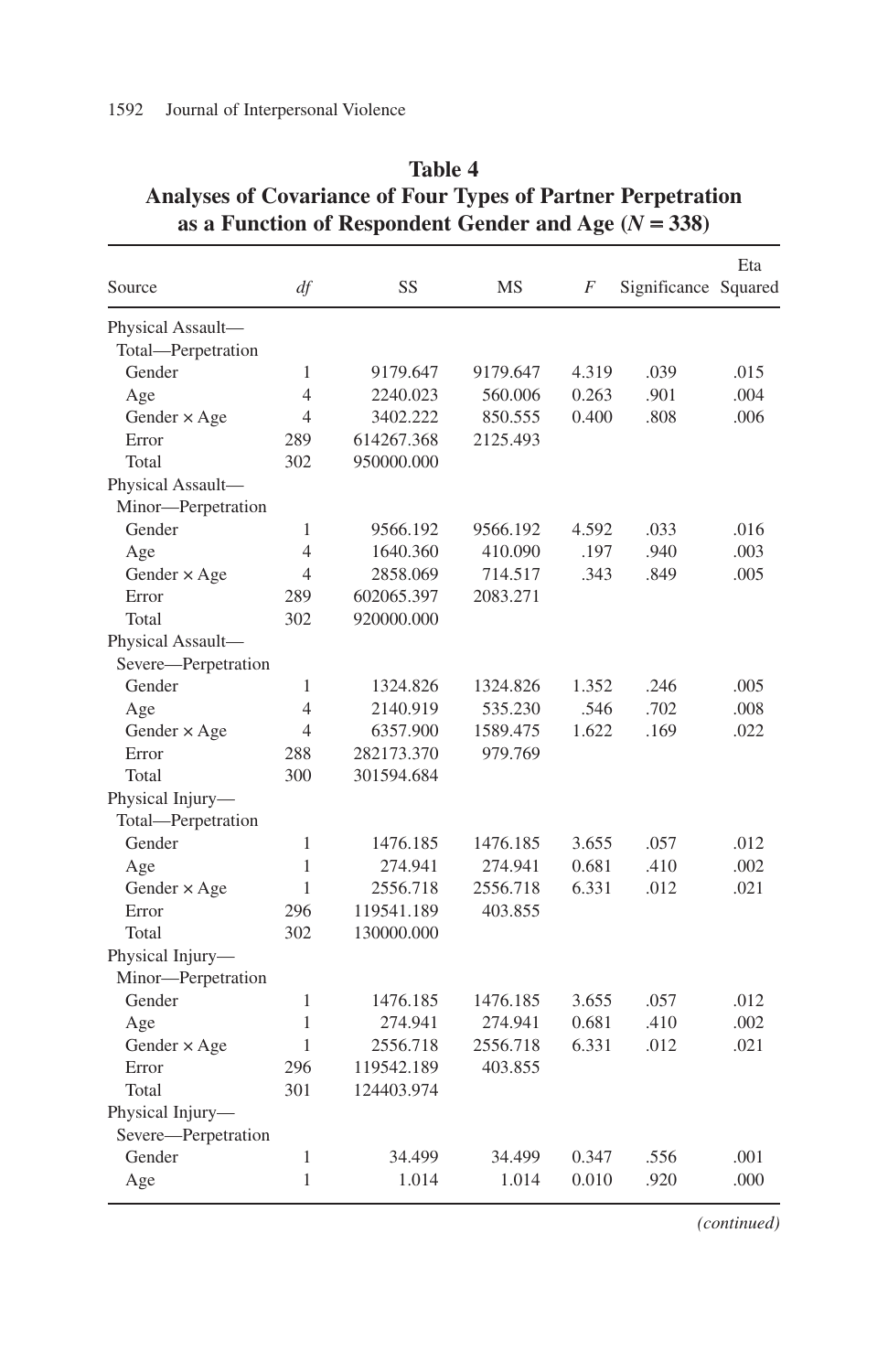| Source              | df             | SS          | <b>MS</b> | F      | Significance Squared | Eta  |
|---------------------|----------------|-------------|-----------|--------|----------------------|------|
| Gender $\times$ Age | $\mathbf{1}$   | 0.019       | 0.019     | 0.000  | .989                 | .000 |
| Error               | 295            | 29288.666   | 99.284    |        |                      |      |
| Total               | 301            | 30000.000   |           |        |                      |      |
| Sexual Coercion-    |                |             |           |        |                      |      |
| Total-Perpetration  |                |             |           |        |                      |      |
| Gender              | 1              | 131.997     | 131.997   | 0.078  | .781                 | .000 |
| Age                 | 4              | 1851.567    | 462.892   | 0.272  | .898                 | .004 |
| Gender $\times$ Age | $\overline{4}$ | 1514.584    | 378.646   | 0.233  | .926                 | .003 |
| Error               | 289            | 491501.215  | 1700.696  |        |                      |      |
| Total               | 302            | 700000.000  |           |        |                      |      |
| Sexual Coercion-    |                |             |           |        |                      |      |
| Insistence (Minor)- |                |             |           |        |                      |      |
| Perpetration        |                |             |           |        |                      |      |
| Gender              | 1              | 110.049     | 110.049   | 0.066  | .797                 | .000 |
| Age                 | 4              | 2408.505    | 602.126   | 0.364  | .834                 | .005 |
| Gender $\times$ Age | $\overline{4}$ | 1046.923    | 261.731   | 0.158  | .959                 | .002 |
| Error               | 289            | 478600.083  | 1656.056  |        |                      |      |
| Total               | 302            | 670000.000  |           |        |                      |      |
| Sexual Coercion-    |                |             |           |        |                      |      |
| Threat-Perpetration |                |             |           |        |                      |      |
| Gender              | 1              | 132.555     | 231.555   | 0.858  | .355                 | .003 |
| Age                 | $\overline{4}$ | 1240.818    | 310.205   | 1.149  | .334                 | .016 |
| Gender $\times$ Age | $\overline{4}$ | 516.230     | 129.057   | 0.478  | .752                 | .007 |
| Error               | 278            | 75041.697   | 269.934   |        |                      |      |
| Total               | 291            | 80000.000   |           |        |                      |      |
| Social Coercion-    |                |             |           |        |                      |      |
| Force-Perpetration  |                |             |           |        |                      |      |
| Gender              | 1              | 6.092       | 6.092     | 0.061  | .806                 | .000 |
| Age                 | 4              | 156.518     | 39.130    | 0.389  | .816                 | .005 |
| Gender $\times$ Age | $\overline{4}$ | 121.438     | 30.359    | 0.302  | .876                 | .004 |
| Error               | 289            | 29037.293   | 100.475   |        |                      |      |
| Total               | 302            | 30000.000   |           |        |                      |      |
| Psychological       |                |             |           |        |                      |      |
| Aggression-Total-   |                |             |           |        |                      |      |
| Perpetration        |                |             |           |        |                      |      |
| Gender              | $\mathbf{1}$   | 27295.183   | 27295.183 | 13.054 | .000                 | .043 |
| Age                 | $\overline{4}$ | 7522.389    | 1880.597  | 0.899  | .465                 | .012 |
| Gender $\times$ Age | $\overline{4}$ | 9831.851    | 2457.963  | 1.175  | .322                 | .016 |
| Error               | 289            | 604297.996  | 2090.997  |        |                      |      |
| Total               | 302            | 1920000.000 |           |        |                      |      |

# **Table 4 (continued)**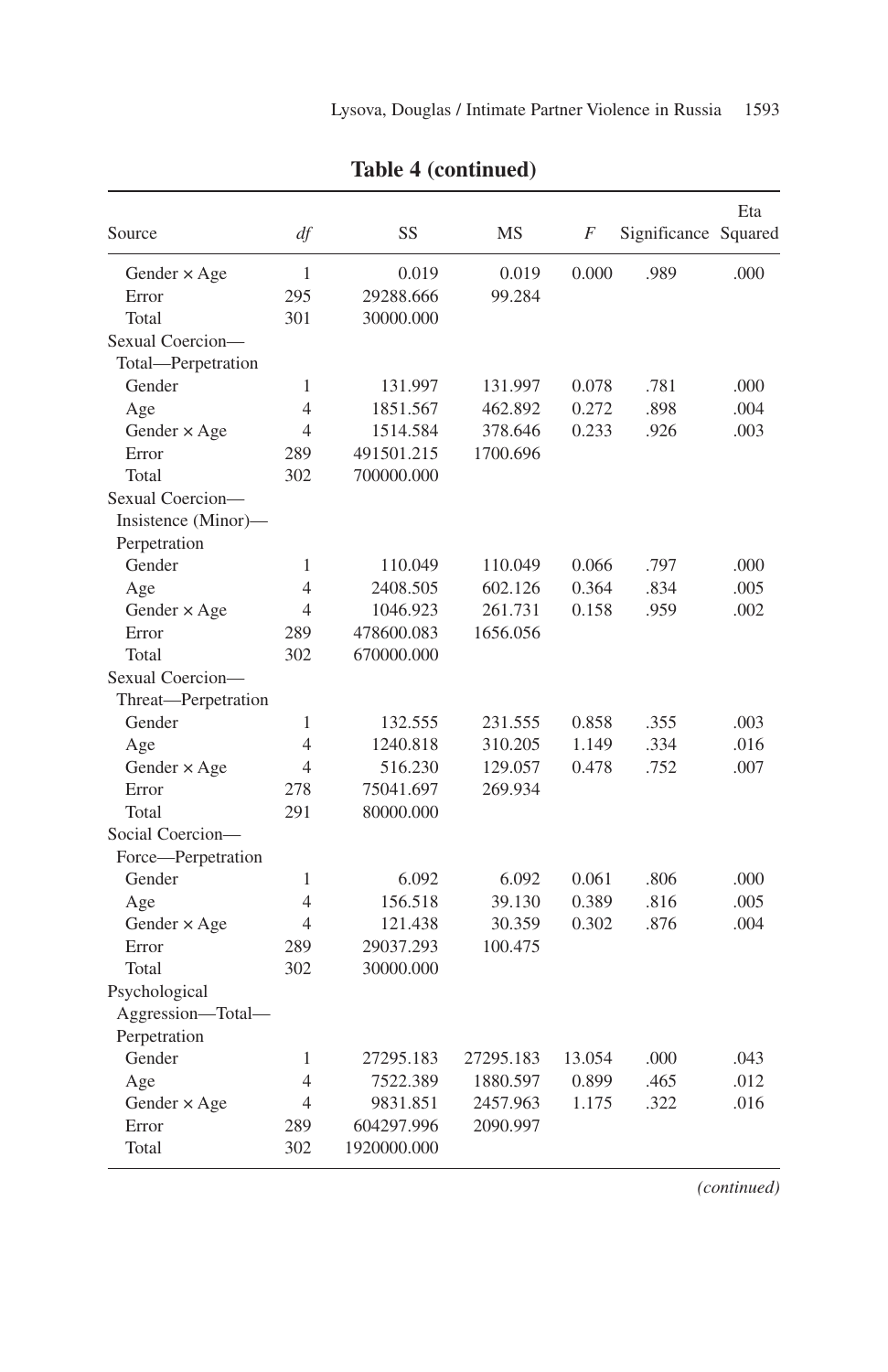| Source              | df             | SS          | MS        | F      | Significance Squared | Eta  |
|---------------------|----------------|-------------|-----------|--------|----------------------|------|
| Psychological       |                |             |           |        |                      |      |
| Aggression-Minor-   |                |             |           |        |                      |      |
| Perpetration        |                |             |           |        |                      |      |
| Gender              | 1              | 29462.829   | 29462.829 | 13.791 | .000                 | .046 |
| Age                 | 4              | 5060.530    | 1265.133  | 0.592  | .669                 | .008 |
| Gender $\times$ Age | $\overline{4}$ | 11002.128   | 2750.533  | 1.287  | .275                 | .018 |
| Error               | 289            | 617404.175  | 2136.347  |        |                      |      |
| Total               | 302            | 1890000.000 |           |        |                      |      |
| Psychological       |                |             |           |        |                      |      |
| Aggression-         |                |             |           |        |                      |      |
| Severe-             |                |             |           |        |                      |      |
| Perpetration        |                |             |           |        |                      |      |
| Gender              | 1              | 548.423     | 548.423   | 0.374  | .541                 | .001 |
| Age                 | $\overline{4}$ | 5142.118    | 1285.530  | 0.876  | .479                 | .012 |
| Gender $\times$ Age | $\overline{4}$ | 12615.220   | 3153.805  | 2.149  | .075                 | .029 |
| Error               | 288            | 422607.470  | 1467.387  |        |                      |      |
| Total               | 301            | 560000.000  |           |        |                      |      |

**Table 4 (continued)**

reporting perpetrating partner assault, Russian students rank in the midrange when compared with other nations in the IDV study (Straus, 2004b).

This relative ranking of Russian students in comparison with students from other countries is surprising. We anticipated that the high homicide rate in Russia might be associated with the rate of dating violence. If we examine the distribution of IPV perpetration among other Eastern European countries in the IDV study, the rate of violence in Russia exceeds that of Hungary (22.7%) but lags behind Romania (31.9%) and Lithuania (33.9%; Straus, in press). As we expected, many well-developed Western countries with relatively low homicide rates (e.g., Germany, Greece, Sweden, Switzerland, Portugal, and Japan; Barclay & Tavares, 2002) have IPV rates that are lower than those in Russia. Some Asian and African countries that participated in the IDV study (e.g., Tanzania, South Africa, China, and Taiwan) have dating violence rates that are higher than those in Russia. Contrary to our expectations, two Latin American countries with a higher homicide rate per 100,000 persons than that in Russia (United Nations Office on Drugs and Crime, n.d.) has IPV rates lower than that in Russia (e.g., 24.3% in Venezuela and 24.2% in Guatemala). Some of the inconsistencies that exist between homicide and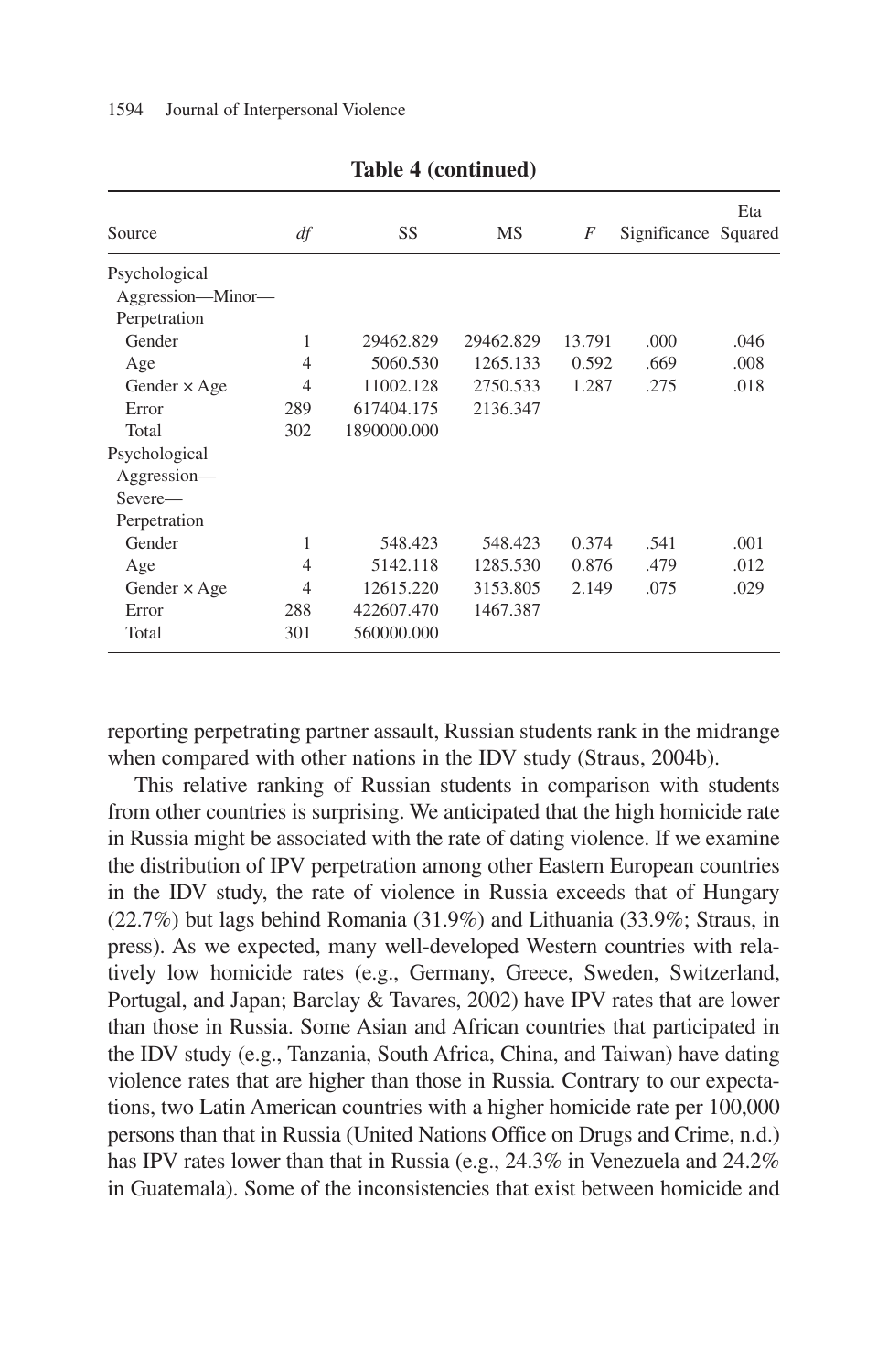IPV rates may be explained by the fact that university students in Russia constitute a low-risk group. Russians with a college education are 10 times less likely to commit violent crimes and to be killed than those with lower levels of education (Rivman & Ustinov, 2000).

The second probable explanation for why our results did not greatly differ from those for other sites in the IDV study is that the median age for committing homicides in Russia is much higher than in other Western countries, including the United States (e.g., 34 years old in Russia vs. 23 years old in the United States; Predimore, 2000). Thus, it is possible that the rate of interpersonal violence may be much higher among older young adults than among college-aged Russian students. Although the Russian IPV rate is not extremely high relative to other countries, we still found a substantial rate of physical assault. In addition, the perpetration rate for severe physical assaults among Russian students is higher than the median rate for universities in the IDV study: 11.1% in Russia versus 9.4% at other universities in the IDV study (Straus, 2004b).

Although it was not a focus of this study, we also found regional differences in the prevalence of physical violence against a dating partner that are consistent with the socioeconomic status of these three regions. The lowest prevalence rate of physical violence was found in St. Petersburg (22.2%), followed by Barnaul (31.8%) and Vladivostok (41.0%),  $\chi^2(2) = 7.26$ ,  $p < .05$ .

Our results concerning the role of gender in partner violence is consistent with previous research. For example, the similar percentage of male and female students who physically assault, injure, and sexually coerce their partners in this Russian sample is also consistent with the results for students at other universities in the IDV study (Straus, 2004b, in press) and in other countries (Krahe et al., 2005). For overall assaults (which were primarily minor attacks), the rate for women exceeded the rate for men in two thirds of the participating sites, whereas for severe assaults, the higher rate for perpetration by women occurred in somewhat fewer, but still a majority of, the sites (18 of 31 sites; Straus, 2004b).

Significant differences in the perpetration rate between men and women and the moderate level of IPV in our sample, compared with those reported for other countries, may be also explained by the deterrent effect of the Russian army on Russian male students. If it becomes known that the male student abused a female, he may be expelled from the university and immediately enlisted into military service in Russia. Students are well aware of *dedovshchina*, or "rule of the grandfathers," that daily life for first-year conscripts consists of menial and degrading tasks. Some maintain that young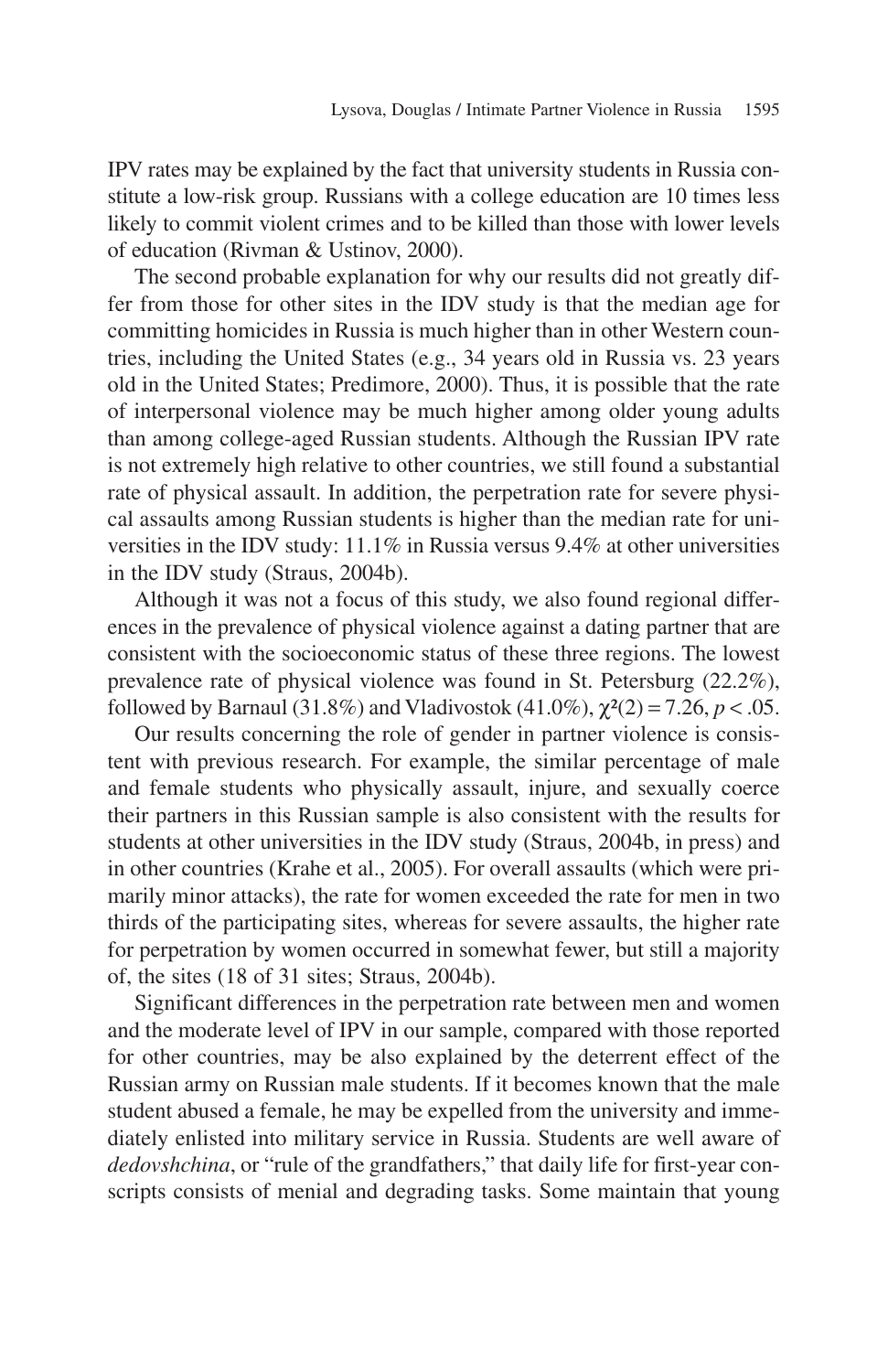Russian adults have ultimately three options from which to choose—army, prison, or university (Tomusk, 2004). According to a national Russian survey in 2005, over half (59%) of the young people aged 18 to 35 think that "*many* young people entered universities for the sake of draft deferments" (Public Opinion Foundation, 2005).

Compared with findings in U.S. studies, the perpetration of psychological aggression for this sample of male students was lower than the rates found for U.S. samples but nearly the same for female respondents in both samples (Straus & Sweet, 1992). Our finding that women initiate more verbal abuse than men is supported by other research in Russia (Vannoy et al., 1999). The results for these Russian university samples and for the other sites in the IDV study provide further evidence to support the notion of gender symmetry, or similar rates of perpetration among males and females in partner violence; these results have important implications for IPV theories. Increasingly, researchers are paying more attention to the notion that IPV is perpetrated by both men and women (Hines & Saudino, 2003) and there is evidence supporting the notion that dominance in heterosexual relationships by either the male or female partner is associated with partner violence (Straus, in press). It should be noted that the CTS is not intended to measure motivation, and we have no data that could explain the reasons for why females might engage in as much partner violence as males. Our results simply report on the behavior of couples in relationships. Nonetheless, the findings of this study have practical implications for primary prevention. The results suggest that prevention efforts may need to be addressed to all members of intimate relationships to prevent physical injuries and psychological maltreatment (Mills, 2003; O'Leary, 2001).

This study has a number of limitations. First, the students are from only three of many universities in Russia, and they were located in very different geopolitical regions of the country. Second, the data for this study are from a convenience sample, and the results of this study cannot be taken as representative of students in Russia in general, nor can they be said to be representative of all Russian citizens. Third, the differences in the context of aggression that may be significantly different for men and women (e.g., factors such as self-defense or retaliation) were not studied in this research. Finally, the survey for this study was translated from English into Russian. The lens through which Russian students understand questions regarding sensitive topics may be different from that of English-speaking American students, although it should be noted that the CTS2 has demonstrated good cross-cultural reliability and validity (Straus, 2004a).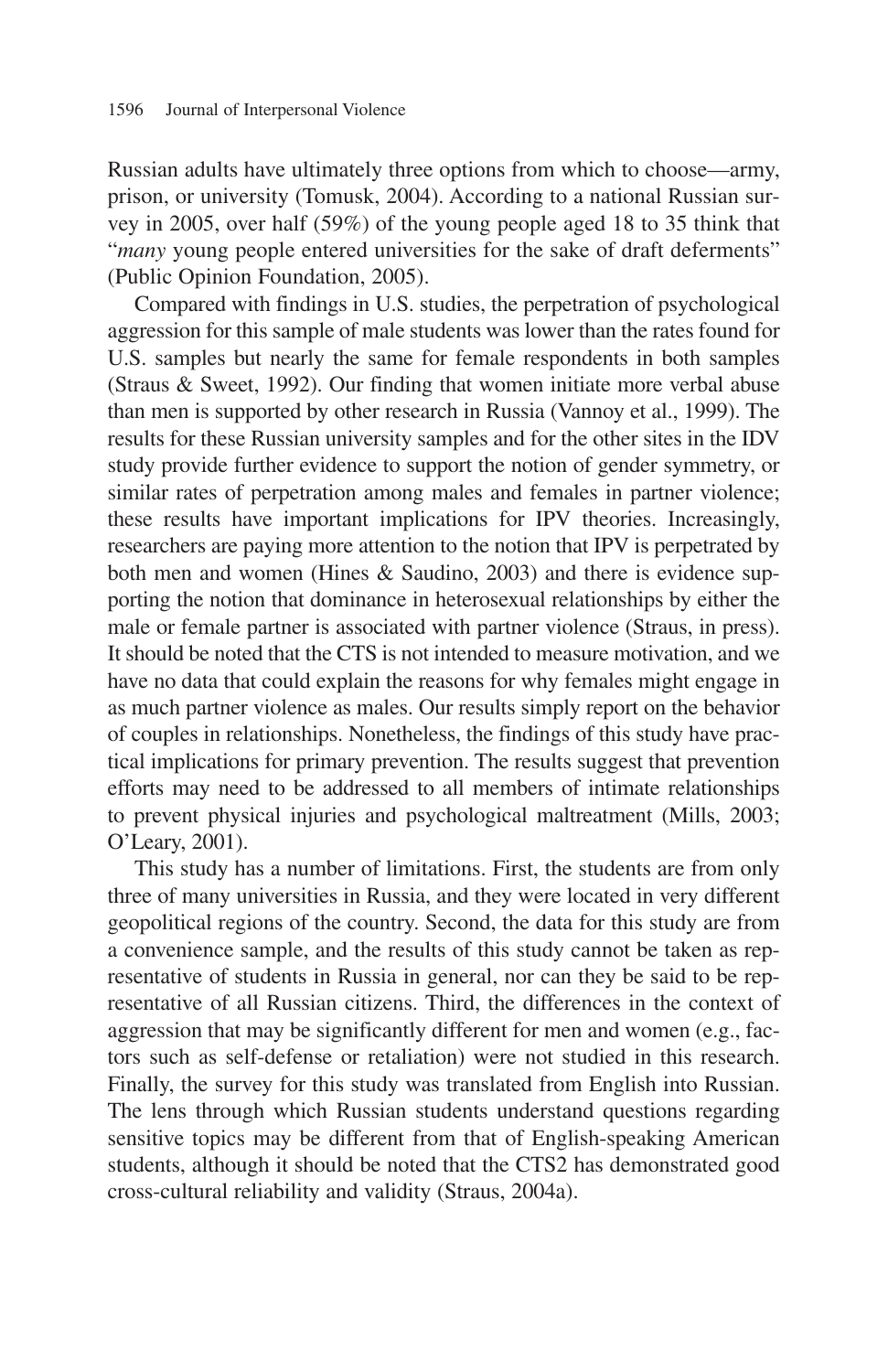We found that, in general, both male and female students had high rates of assault and aggression. However, we found some exceptions. First, women were more physically abusive and psychologically aggressive toward a partner than were men. At the same time, women suffered from more injuries as the result of violence and were more often victims of sexual coercion. The rates of severe sexual coercion reported by women in this study are many times higher than the rate of rapes known to the police in Russia in 2004 (Russian Police Crime Report, 2004) and suggest that in Russia, as in the United States, many sexual assaults, especially those that occur within the context of intimate relationships, may go unreported to the appropriate authorities.

The need for primary prevention of dating violence by university students is evident from the results of this study and other studies of students. The physical assaults and some of the sexual coercion experienced and perpetrated by these students are serious criminal violations, and they have grave consequences. In this study, about 3% of the Russian university students were injured as result of attacks by their partners. Given the number of all Russian students between the ages of 18 to 22, this means that nearly 120,000 students in Russia may suffer from such injuries. The harmful effects are potentially greater for women because they are more physically vulnerable, as evidenced by the fact that, among the Russian students in this sample, mostly women reported experiencing injuries. In addition, women are the primary victims of what may be the most traumatic type of dating violence— physically forced sexual acts. Our research shows that men are also victims of dating violence, and they also deserve the same quality of help and attention that is directed toward female victims. The results of the study, like many others, speak to the importance of primary prevention of violence in intimate relationships, regardless of age or national origin.

## **References**

- Agranovich, M., Korolyova, N., Poletaev, A. V., Sundiev, I., Seliverstova, I., & Fateeva, A. (2005). *Youth development report: Condition of Russian youth.* Moscow: UNESCO & German Society for Technical Cooperation (GTZ). Available online at http://unesdoc .unesco.org/images/0014/001431/143147e.pdf
- Barclay, G., & Tavares, C. (2002). *International comparisons of criminal justice statistics 2000*. (RDS Bulletin, Issue No. 05/02). London: Research Development & Statistics Directories.
- Gondolf, E. W., & Shestakov, D. (1997). Spousal homicide in Russia. Gender inequality in a multifactor model. *Violence Against Women*, *3*, 533-546.
- Gorshkov, M. K., & Tikhonova, N. E. (Eds.). (2002). The woman of new Russia: Who is she? How is she living? What is she striving for? Moscow: ROSSPEN Press.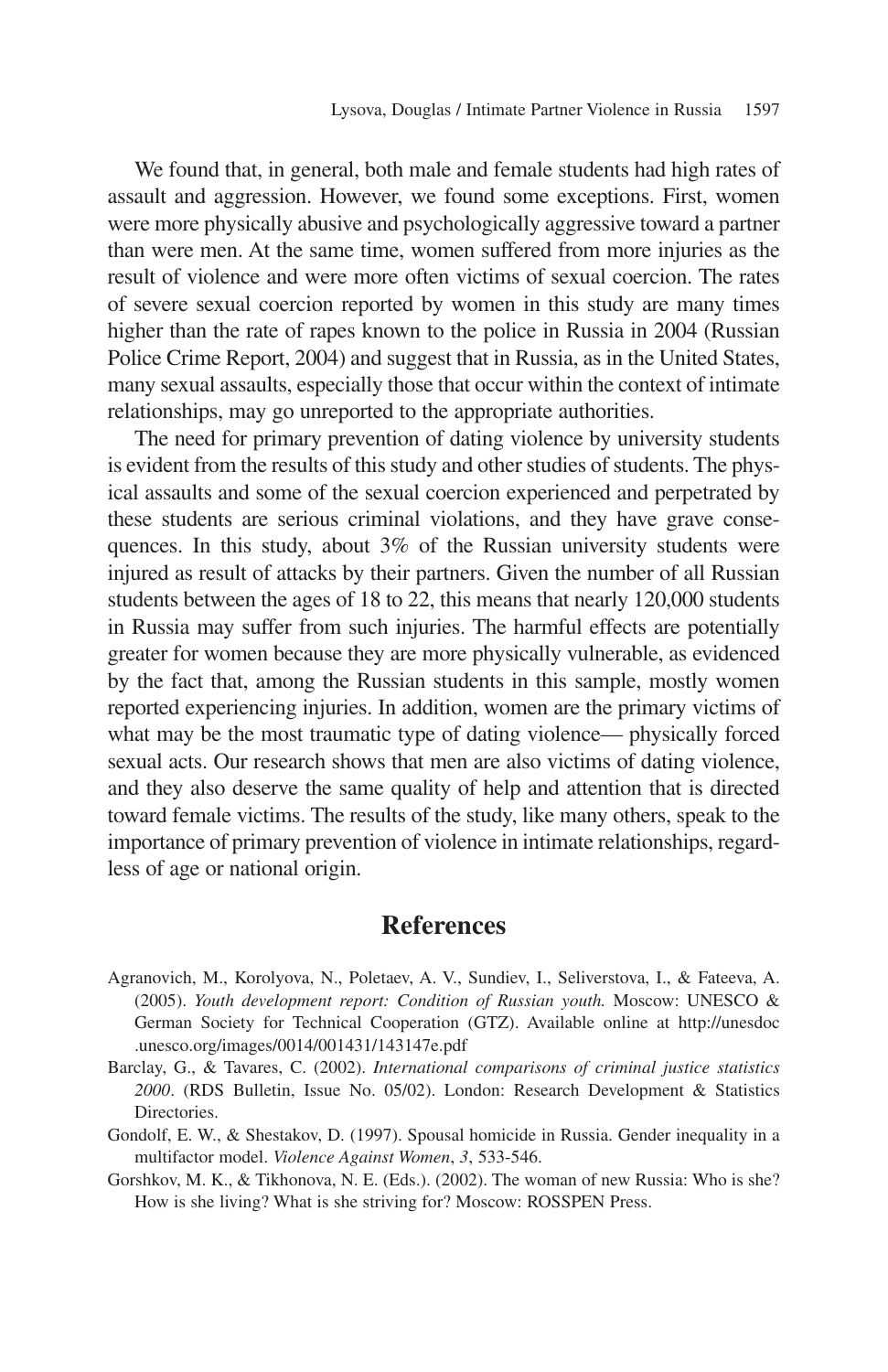- Hines, D. A., & Saudino, K. J. (2003). Gender differences in psychological, physical, and sexual aggression among college students using the Revised Conflict Tactics Scales. *Violence & Victims, 18*, 197-217.
- Horne, S. (1999). Domestic violence in Russia. *American Psychologist*, *54*, 55-61.
- Human Potential Index. (2006). *Social atlas of Russian regions*. Moscow: Independent Institute of Social Policy. Retrieved June 18, 2007, from http://atlas.socpol.ru/indexes/ index.shtml
- Krahe, B., Bieneck, S., & Moller, I. (2005) Understanding gender and intimate partner violence from an international perspective. *Sex Roles*, *52*(11-12), 807-827.
- Mills, L. G. (2003). *Insult to injury: Rethinking our responses to intimate abuse*. Princeton, NJ: Princeton University Press.
- Murphy, C., & O'Leary, D. (1989). Psychological aggression predicts physical aggression in early marriage. *Journal of Consulting and Clinical Psychology*, *57*, 579-582.
- Nemtsov, A. (2006, October 30). How much alcohol is consumed in Russia. *Demoskop Weekly* No. 263-264. Retrieved on June 18, 2007, from http://demoscope.ru/weekly/2006/0263/ tema01.php
- O'Leary, K. D. (2001). Conjoint therapy for partners who engage in physically aggressive behavior: Rationale and research. *Journal of Aggression, Maltreatment & Trauma*, *15*, 145-164.
- Predimore, W. A. (2000). *Social structure and homicide in post-Soviet Russia.* Doctoral dissertation, State University of New York at Albany.
- Public Opinion Foundation. (2005). *Army service and draft deferment for students.* Retrieved on June 30, 2007, from http://bd.english.fom.ru/report/cat/az/H/high\_education/etb050612
- Rivman, D. V., & Ustinov, V. S. (2000). *Victimology*. Saint Petersburg, Russia: Law Center Press.
- Russian Demographic Barometer. (2003). Salary gradually exceeds subsistence wage. *Demoskop Weekly* [Electronic version of the bulletin *Population and Society*, in Russian], No. 127-128. Retrieved October 28, 2006, from http://www.demoscope.ru/weekly/ 2003/0127/barom04.php
- Russian Police Crime Report. (2004). *Basic results on crimes in the Russian Federation in 2004*. Retrieved July 1, 2007, from http://www.mvd.ru/files/3157.pdf
- Straus, M. A. (2004a). Cross-cultural reliability and validity of the Revised Conflict Tactics Scales: A study of university student dating couples in 17 nations. *Cross-Cultural Research, 38,* 407-432.
- Straus, M. A. (2004b). Prevalence of violence against dating partners by male and female university students worldwide. *Violence Against Women*, *10*, 790-811.
- Straus, M. A. (in press). Dominance and symmetry in partner violence by male and female university students in 32 nations. *Children and Youth Services Review.*
- Straus, M. A., Hamby, S. L., Boney-McCoy, S., & Sugarman, D. B. (1996). The Revised Conflict Tactics Scales (CTS2): Development and preliminary psychometric data. *Journal of Family Issues, 17*, 283-316.
- Straus, M. A., Hamby, S. L., Boney-McCoy, S., & Sugarman, D. B. (1999). *The Personal and Relationship Profile (PRP).* Durham: University of New Hampshire, Family Research Laboratory. Retrieved October 28, 2006, from: http://pubpages.unh.edu/~mas2.
- Straus, M. A., & Mouradian, V. E. (1999, November 19). Preliminary psychometric data for the personal and relationships profile (PRP): A multi-scale tool for clinical screening and research on partner violence. Paper presented at the American Society of Criminology, Toronto, Ontario, Canada.